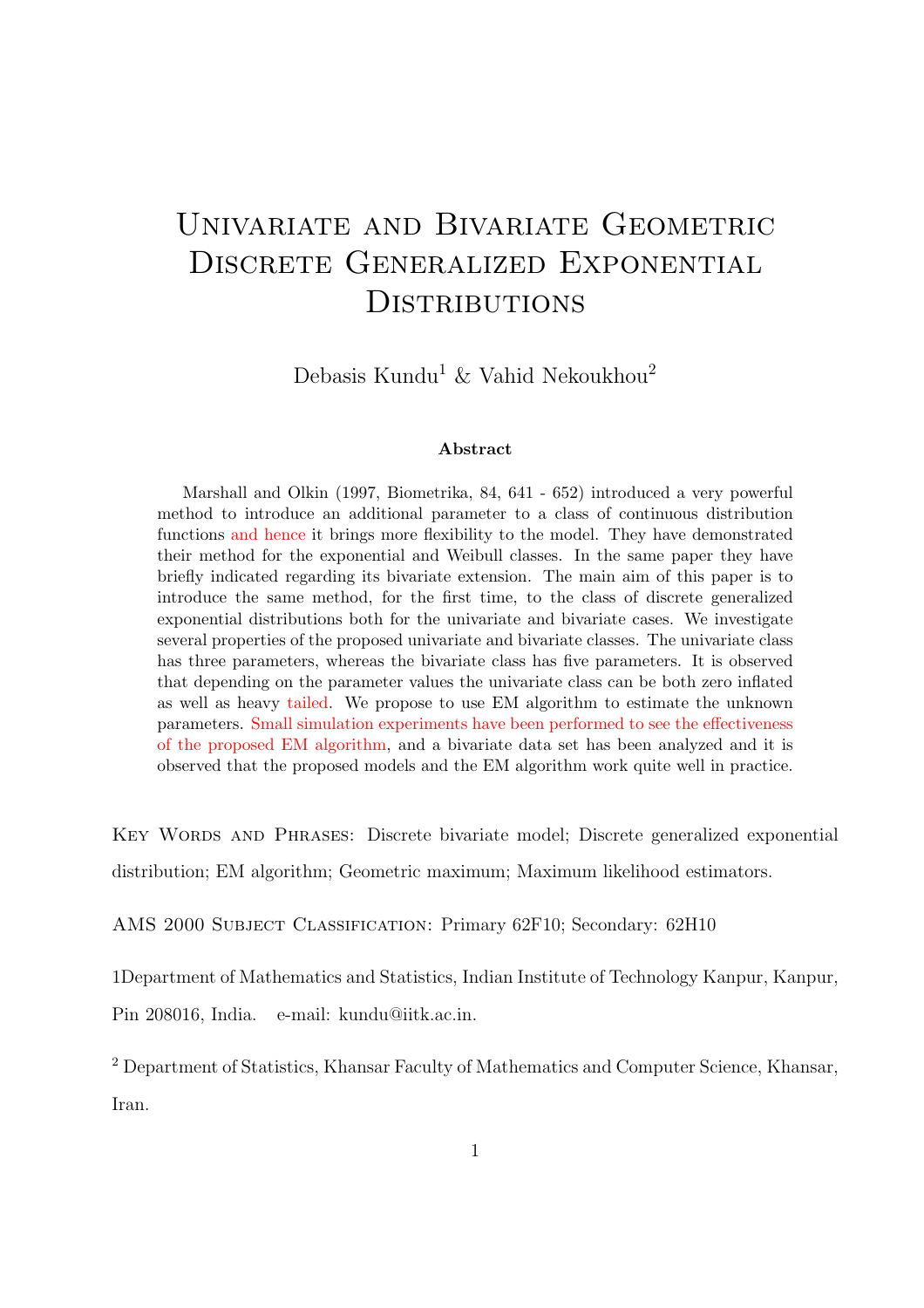### 1 INTRODUCTION

Generalized exponential (GE) distribution originally introduced by Gupta and Kundu (1999) has received considerable attention in recent years. It is an absolute continuous univariate distribution with several interesting properties. It has been used quite successfully as an alternative to a gamma or a Weibull distribution. Although, often in practice we use a continuous random variable mainly due to analytical tractability, discrete data occur in practice quite naturally in various fields. For example, the number of deaths due to a particular cause in a place during a month, the number of attempts needed to crack a computer password or the number of goals scored by a particular team are purely discrete in nature. In these cases it is better to analyze these data using a discrete probability model rather than a continuous probability model. Several attempts have been made to generate various discrete probability distributions and to develop their properties, see for example the book by Johnson et al. (2005), and the references cited therein.

Recently, Nekoukhou et al. (2013) introduced a discrete generalized exponential (DGE) distribution, which can be considered as the discrete analogue of the absolute continuous GE distribution of Gupta and Kundu (1999). The DGE distribution proposed by Nekoukhou et al. (2013) is a very flexible two-parameter distribution. The probability mass function of the DGE distribution can be a decreasing or a unimodal function. Similarly, hazard function of the DGE distribution can be increasing, decreasing or constant depending on the shape parameter. Hence, the geometric distribution can be obtained as a special case of the DGE distribution. A DGE model is appropriate for analyzing both over and underdispersed discrete data, in view of the fact that the variance can be larger or smaller than the mean. It has been used to analyze various discrete data sets, and the performances were quite satisfactory.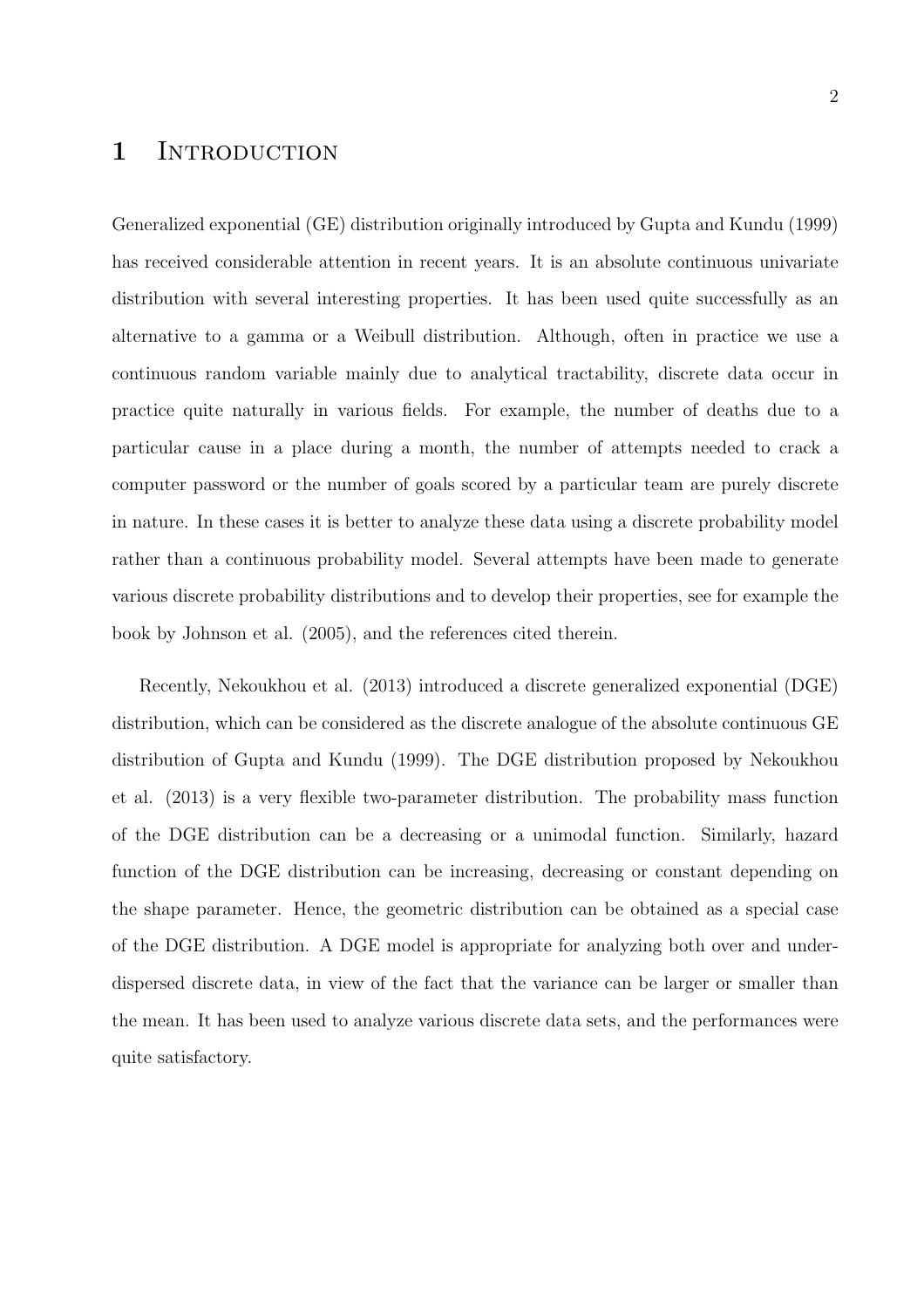Bivariate distributions are mainly used to analyze the marginals and also to model the dependence structure between the two marginals. Extensive work has been done to propose different bivariate continuous distributions and to develop their properties. Similar to the continuous univariate data, the continuous bivariate data are also analyzed quite often in practice mainly due to analytical tractability. See for example the book by Balakrishnan and Lai (2009) and the references cited therein for different continuous bivariate probability distributions and for their various properties and applications.

Discrete bivariate data also occur quite naturally in practice. For example, the number of goals scored by two competing teams or the number of insurance claims for two different causes are purely discrete in nature. Several bivariate discrete distributions have been proposed in the statistical literature mainly to analyze bivariate discrete data. Recently, Lee and Cha (2015) introduced two general classes of discrete bivariate distributions, and Nekoukhou and Kundu (2017) proposed a four-parameter bivariate discrete generalized exponential distribution. See also the books by Kocherlakota and Kocherlakota (1992), Johnson et al. (1997) and the numerous references cited there in this respect.

Marshall and Olkin (1997) introduced a very efficient mechanism to introduce an extra parameter to a class of continuous univariate distribution functions and hence it brings more flexibility to the existing model. They have illustrated their methods by using exponential and Weibull distribution functions. Since then an extensive amount of work has been done for generalizing several univariate classes of distribution functions, see for example Adamidis and Loukas (1998), Louzada et al. (2014), Ristic and Kundu (2015, 2016) and the references cited therein. Marshall and Olkin (1997) also mentioned about the extension of their method to the bivariate case. Recently, Kundu and Gupta (2014) and Kundu (2015) applied that method for the bivariate Weibull and bivariate generalized exponential distributions, respectively.

Although an extensive amount of work has been done for continuous distributions partic-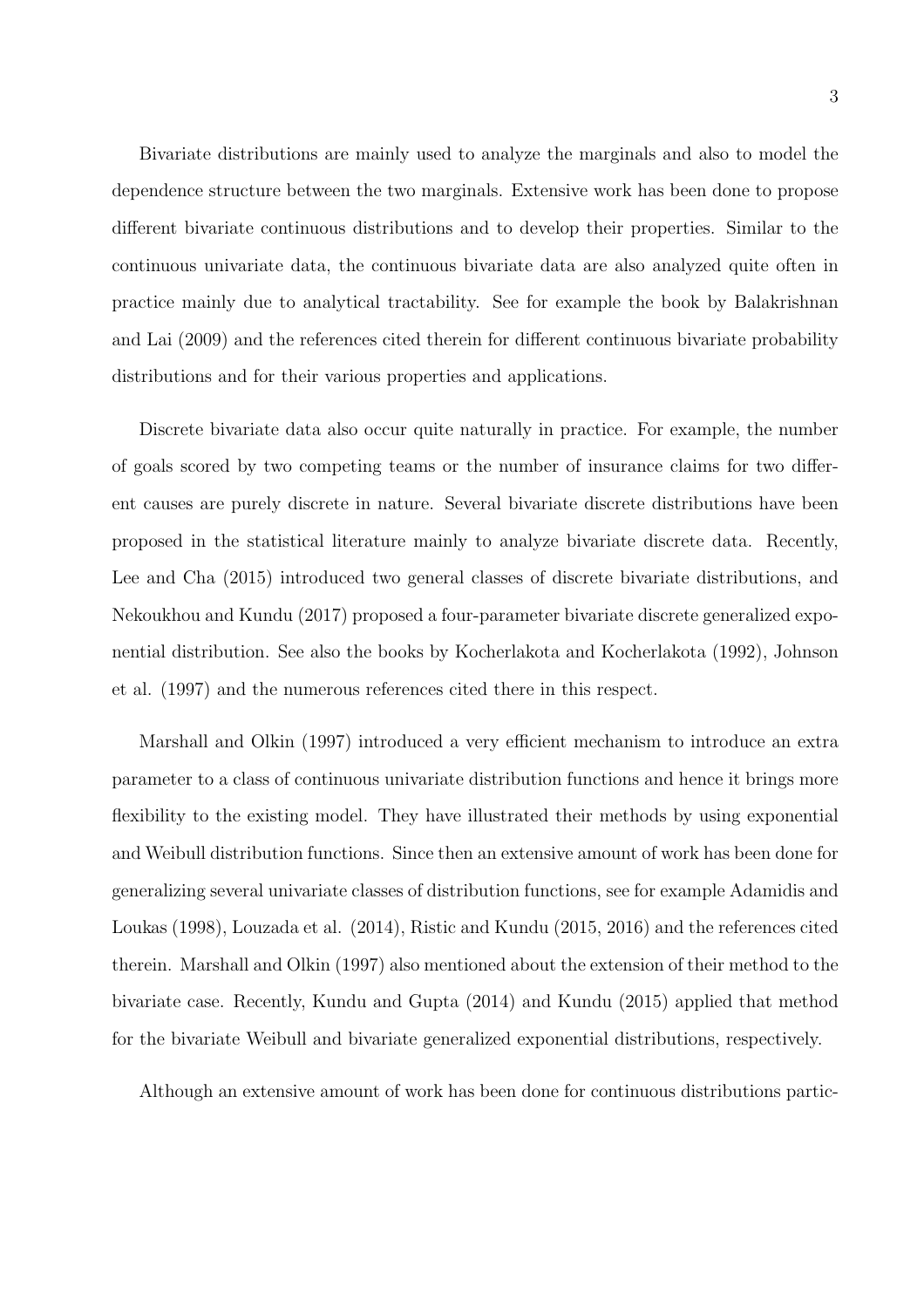ularly for univariate case, no attempt has been made for the discrete distribution except the work by Gómez-Déniz (2010). Gómez-Déniz (2010) adopted the same method as of Marshall and Olkin (1997) and proposed a new generalized version of the geometric distribution. No work has been done, at least not known to the authors about the bivariate case.

The aim of this paper is two fold. First we introduce the univariate geometric discrete generalized exponential (GDGE) distribution. We develop several properties of the proposed univariate GDGE distribution. The proposed univariate GDGE distribution has three parameters. The probability mass function (PMF) of a univariate GDGE distribution can take variety of shapes. It can be zero inflated as well as heavy tailed. It may be mentioned that not too many univariate discrete distributions have these properties. Then we introduce the bivariate GDGE distribution. It has five parameters. Due to the presence of five parameters the bivariate GDGE distribution is a very flexible bivariate discrete distribution. Its marginals are univariate GDGE distributions. We develop several properties of the bivariate GDGE distribution. We provide various dependency measures also. The maximum likelihood estimators (MLEs) of the unknown parameters cannot be obtained in closed forms. One needs to solve five non-linear equations to compute the MLEs of the unknown parameters. We have proposed to use EM algorithm to compute the MLEs of the unknown parameters. Small simulation experiments have been performed to see the effectiveness of the proposed EM algorithm. We have analyzed two univariate and one bivariate data sets to illustrate how the method can be used in practice. It is observed that the performances of the models and the proposed EM algorithm work quite satisfactory.

The rest of the paper is organized as follows. In Section 2 we provide a brief background of the GE and DGE distributions. We introduce and discuss several properties of the univariate GDGE distribution in Section 3. In Section 4 we discuss about the bivariate GDGE distribution. In Section 5, we consider different inferential issues for both the univariate and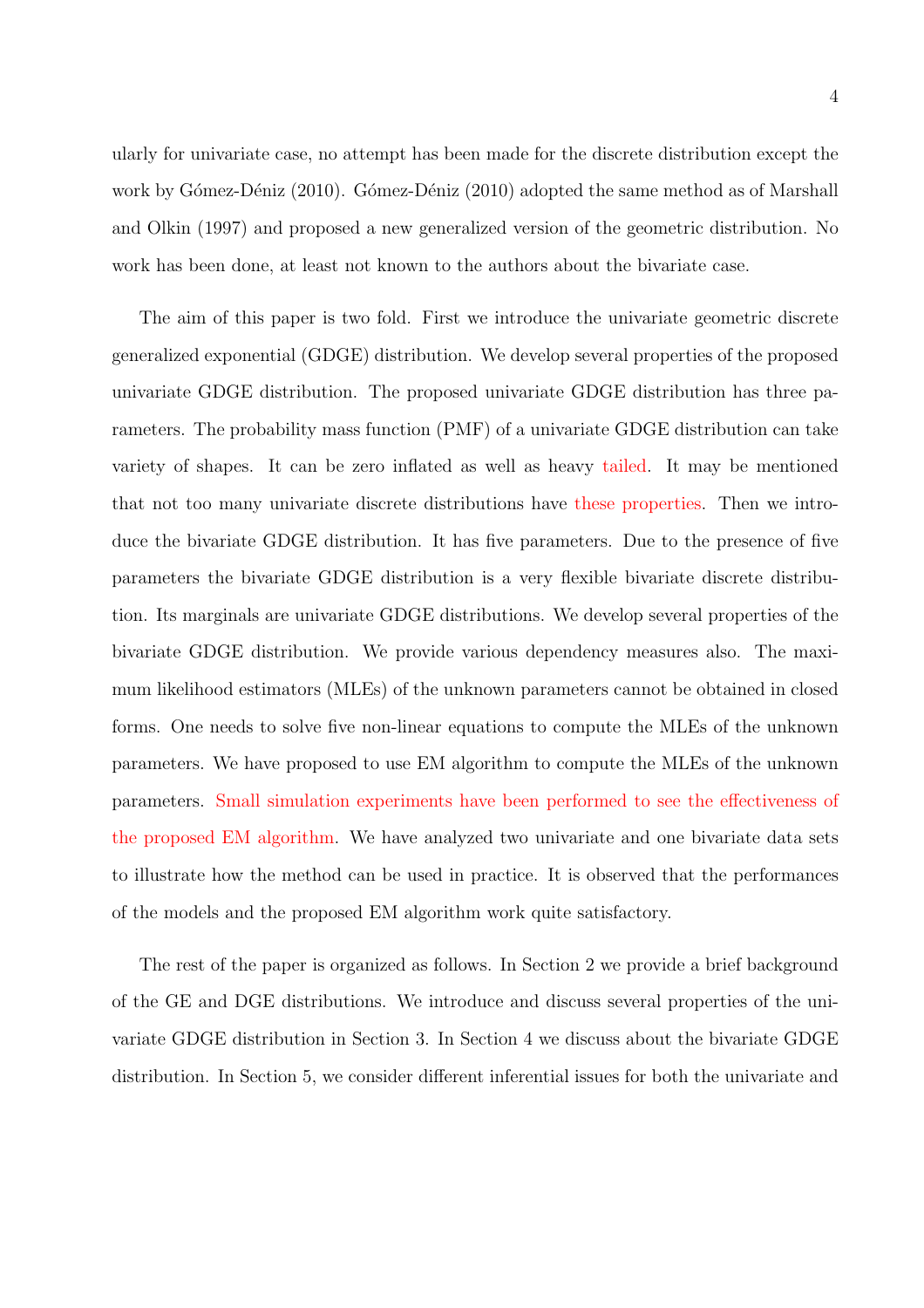bivariate cases. Simulation results and the data analyses have been presented in Section 6. Finally we conclude the paper in Section 7.

### 2 Preliminaries

#### 2.1 THE GE DISTRIBUTION

The absolute continuous GE distribution was proposed by Gupta and Kundu (1999) as an alternative to the well known gamma and Weibull distributions. The two-parameter GE distribution has the following probability density function (PDF), cumulative distribution function (CDF), and the hazard rate function, respectively;

$$
f_{GE}(x; \alpha, \lambda) = \alpha \lambda e^{-\lambda x} (1 - e^{-\lambda x})^{\alpha - 1}; \quad x > 0,
$$
 (1)

$$
F_{GE}(x; \alpha, \lambda) = (1 - e^{-\lambda x})^{\alpha}; \quad x > 0,
$$
\n
$$
(2)
$$

$$
h_{GE}(x; \alpha, \lambda) = \frac{\alpha \lambda e^{-\lambda x} (1 - e^{-\lambda x})^{\alpha - 1}}{1 - (1 - e^{-\lambda x})^{\alpha}}; \quad x > 0.
$$
 (3)

Here  $\alpha > 0$  and  $\lambda > 0$  are the shape and the scale parameters, respectively. From now on a GE distribution with the shape parameter  $\alpha$  and the scale parameter  $\lambda$  will be denoted by  $GE(\alpha, \lambda)$ . Similar to the gamma and Weibull distributions, it is also a generalization of the exponential distribution and hence, exponential distribution can be obtained as a special case. The PDF (1) and the hazard rate function (3) of a GE distribution can take various shapes. The PDF can be a decreasing or a unimodal function and the hazard rate function can be an increasing, a decreasing or a constant function depending on the shape parameter. It has been observed by several authors during the last fifteen years that this model can be used quite effectively as an alternative to the Weibull and gamma distributions for many practical problems. Interested readers are referred to the review articles by Gupta and Kundu (2007) and Nadarajah (2011) and the recently published monograph by Al-Hussaini and Ahsanullah (2015).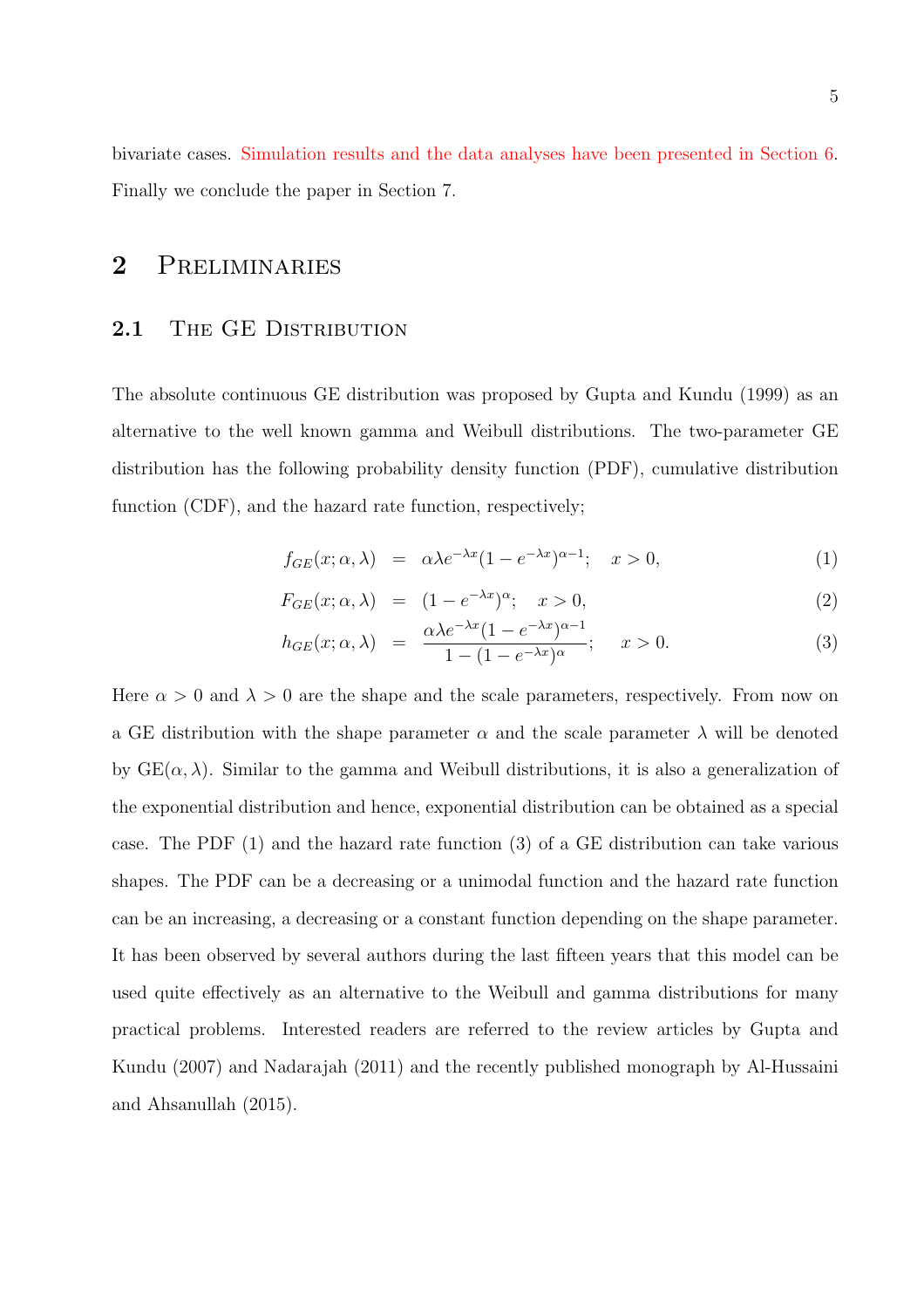#### 2.2 THE DGE DISTRIBUTION

Recently, the DGE distribution was proposed by Nekoukhou et al. (2013). A discrete random variable X is said to have a DGE distribution with parameters  $\alpha$  and  $p (= e^{-\lambda})$ , if the PMF of  $X$  can be written as follows:

$$
f_{DGE}(x; \alpha, p) = P(X = x) = (1 - p^{x+1})^{\alpha} - (1 - p^{x})^{\alpha}, \qquad x \in \mathbb{N}_0 = \{0, 1, 2, \ldots\}.
$$
 (4)

The corresponding CDF becomes

$$
F_{DGE}(x; \alpha, p) = P(X \le x) = \begin{cases} 0 & \text{if } x < 0\\ (1 - p^{[x]+1})^{\alpha} & \text{if } x \ge 0. \end{cases}
$$
(5)

Here  $[x]$  denotes the largest integer less than or equal to x. From now on a DGE distribution with parameters  $\alpha$  and p will be denoted by  $\text{DGE}(\alpha, p)$ . The PMF and the hazard rate function of a DGE distribution can take various shapes. The PMF can be a decreasing or a unimodal, and the hazard rate function can be an increasing or a decreasing function. Different moments and the distribution of the order statistics were obtained by the authors in the same paper. A DGE model is appropriate for modeling both over and under-dispersed data since, in this model, the variance can be larger or smaller than the mean which is not the case with most of the standard classical discrete distributions.

The following representation of a DGE random variable becomes very useful. Suppose  $X \sim \text{DGE}(\alpha, p)$ , then for  $\lambda = -\ln p$ ,

$$
Y \sim \text{GE}(\alpha, \lambda) \Longrightarrow X = [Y] \sim \text{DGE}(\alpha, p). \tag{6}
$$

Using (6), the generation of a random sample from a  $DGE(\alpha, p)$  becomes very simple. For example, first we can generate a random sample Y from a  $GE(\alpha, \lambda)$  distribution, and then by considering  $X = [Y]$ , we can obtain a generated sample from  $\text{DGE}(\alpha, p)$ .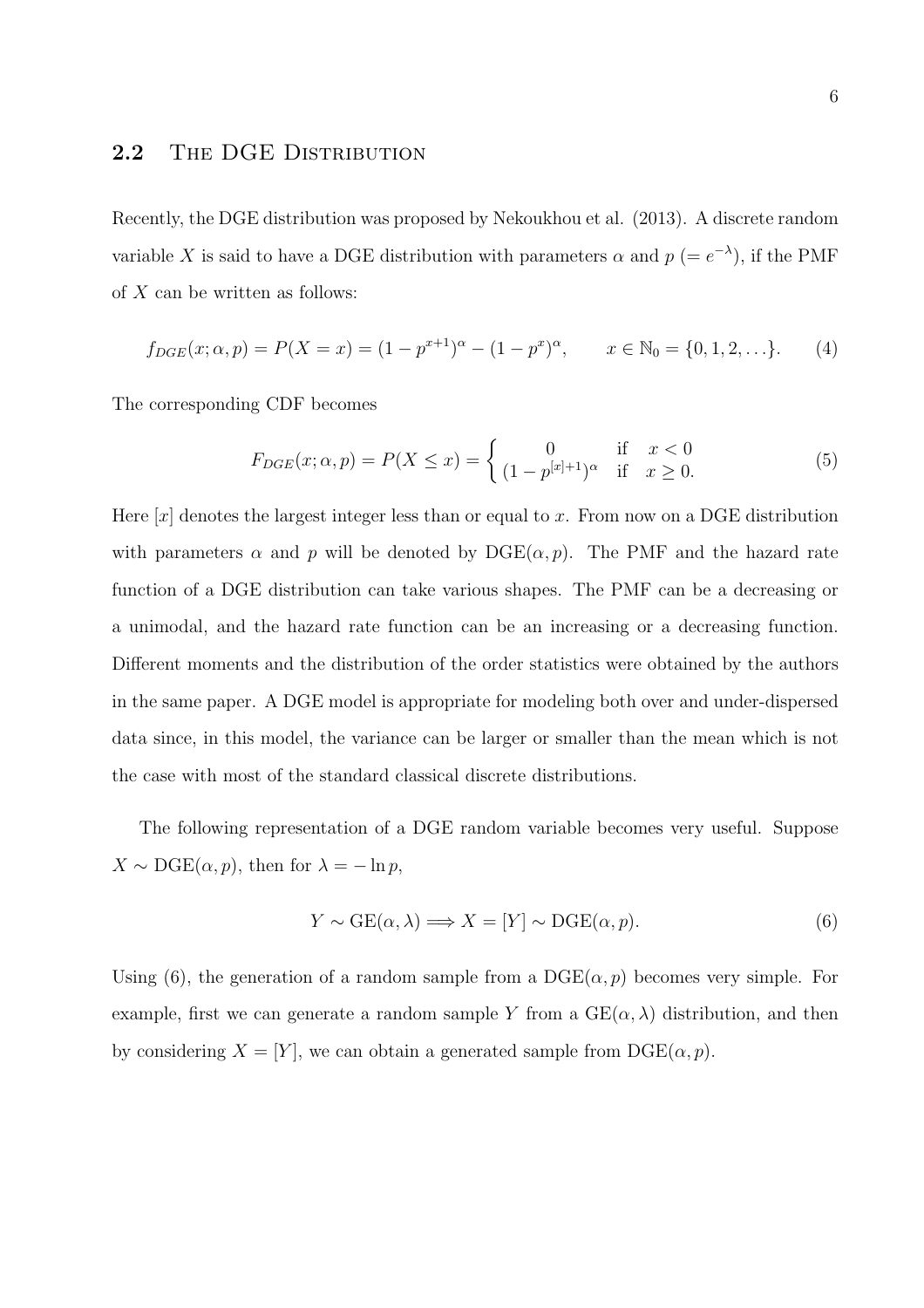## 3 Univariate GDGE Distribution

Suppose  $X_1, X_2, \ldots$  are independent identically distributed (i.i.d.)  $\mathrm{DGE}(\alpha, p)$  random variables, where  $0 < \alpha < \infty$  and  $0 < p < 1$  and N is a geometric random variable with the following PMF for  $0 < \theta < 1$ ,

$$
P(N = n) = \theta(1 - \theta)^{n-1}; \quad n \in \mathbb{N} = \{1, 2, ...\}.
$$
 (7)

The above geometric distribution will be denoted by  $GM(\theta)$ , in the rest of the paper. It is further assumed that N is independent of  $X_i$ 's. Let us define a new random variable

$$
X = \max\{X_1, \dots, X_N\}.\tag{8}
$$

Then the distribution of  $X$  is said to have the univariate GDGE distribution and it will be denoted by  $UGDGE(\alpha, p, \theta)$ .

Note that the univariate GDGE distribution can be used quite effectively to analyze a parallel system with random number of components. In this case the number of components is a random quantity and it follows a geometric distribution where as the lifetime of each component follows a DGE distribution. It may be mentioned that the analysis of a parallel system with random number of components has received considerable attention for quite sometime in the statistical reliability literature, see for example Bartoszewicz (2001), Shaked and Wong (1997) and the references cited therein.

The CDF of X for  $x \geq 0$ , can be obtained as follows.

$$
F(x) = P(X \le x) = \sum_{n=1}^{\infty} P(X \le x, N = n) = \sum_{n=1}^{\infty} P(X \le x | N = n) P(N = n)
$$

$$
= \theta (1 - p^{[x]+1})^{\alpha} \sum_{n=0}^{\infty} (1 - p^{[x]+1})^{n\alpha} (1 - \theta)^{\alpha}
$$

$$
= \frac{\theta (1 - p^{[x]+1})^{\alpha}}{1 - (1 - \theta)(1 - p^{[x]+1})^{\alpha}}.
$$
(9)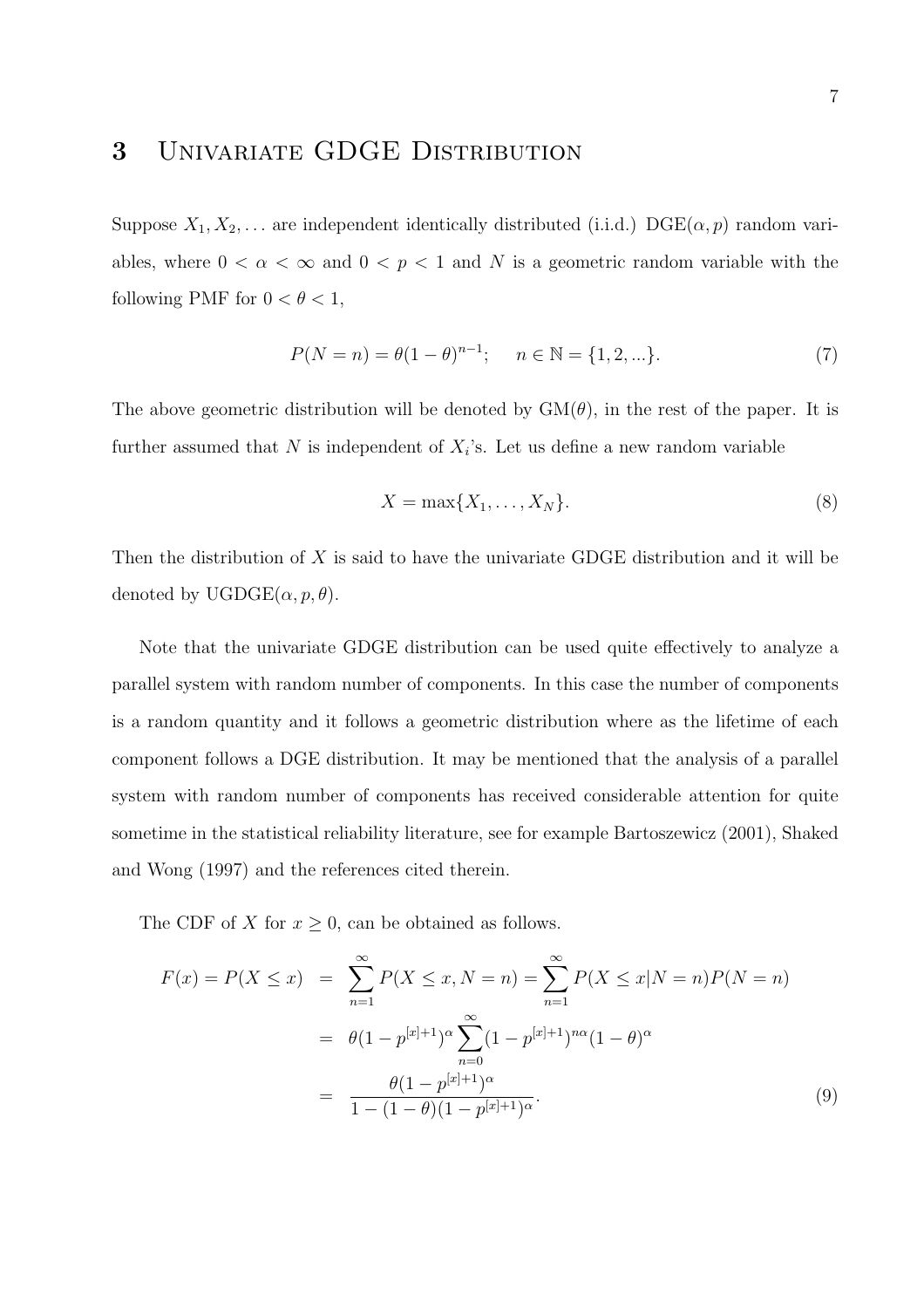Hence, the PMF of  $X$  becomes

$$
P(X = x) = f_X(x) = \frac{\theta \left[ (1 - p^{x+1})^{\alpha} - (1 - p^x)^{\alpha} \right]}{\left[ 1 - (1 - \theta)(1 - p^{x+1})^{\alpha} \right] \left[ 1 - (1 - \theta)(1 - p^x)^{\alpha} \right]}; \quad x \in \mathbb{N}_0.
$$
 (10)

It is clear that if  $\theta = 1$ , then univariate GDGE becomes univariate DGE distribution, and if  $\theta$  $=\alpha = 1$ , then it becomes a geometric distribution. Therefore, clearly the proposed univariate GDGE distribution is a generalization of the geometric and univariate DGE distributions. In fact from (9) it is clear that for fixed x as  $\theta \to 0$ , then  $F(x) \to 0$ . Hence, for any fixed x, as  $\theta \to 0$ ,  $P(X > x) \to 1$ . It implies that as  $\theta \to 0$ , the univariate GDGE becomes a heavy tailed distribution. In Figures 1 to 3 we have provided the plots of the PMFs of the univariate GDGE distribution for different parameter values. It is clear from the plots of the PMFs that it can take different shapes depending on the parameter values. It can be a decreasing or a unimodal function, and it can be heavy tailed also.

Note that the PMF of X for  $x \in \mathbb{N}_0$  can be written as

$$
f_X(x) = F_X(x) - F_X(x-1) = w(x)f_{DGE}(x; \alpha, p),
$$
\n(11)

where

$$
w(x) = \frac{\theta}{\left[1 - (1 - \theta)F_{DGE}(x; \alpha, p)\right]\left[1 - (1 - \theta)F_{DGE}(x - 1; \alpha, p)\right]}.
$$

Therefore, the PMF of  $X$  can be written as the weighted DGE probability mass functions with the weight function  $w(x)$ . The hazard rate function of X is also given by

$$
h_X(x) = w^*(x)h_{DGE}(x; \alpha, p),\tag{12}
$$

where

$$
w^*(x) = \frac{\theta}{1 - (1 - \theta)F_{DGE}(x - 1; p, \alpha)},
$$

where  $h_{DGE}$  denotes the hazard rate function of a DGE distribution.

The  $\gamma$ -th percentile point of a GDGE( $\alpha$ ,  $\theta$ ,  $p$ ) distribution is given by

$$
\xi_\gamma = \frac{\ln\left\{1-[\frac{\gamma}{\theta+\gamma(1-\theta)}]^{1/\alpha}\right\}}{\ln p} - 1.
$$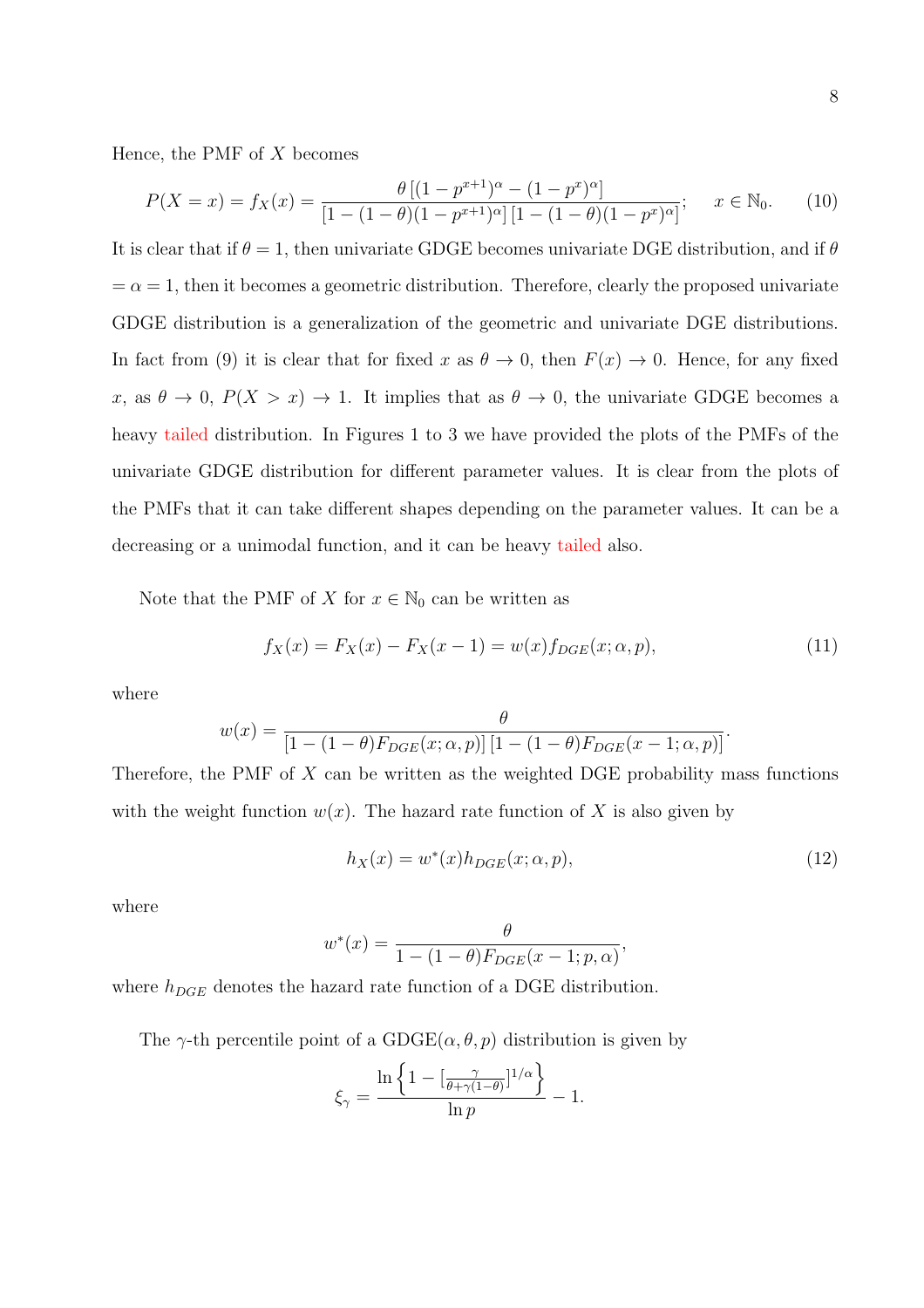THEOREM 1: The PMF of a UGDGE $(\alpha, \theta, p)$  distribution can be written as an infinite mixture of DGE distributions for  $0 < \theta < 1$ .

PROOF: By using the series representation

$$
(1-z)^{-1} = \sum_{k=0}^{\infty} z^k
$$
; for  $|z| < 1$ ,

the CDF of a UGDGE $(\alpha, \theta, p)$  can be written as

$$
F(x) = \theta \sum_{k=0}^{\infty} (1 - \theta)^k (1 - p^{[x]+1})^{\alpha(k+1)}.
$$
 (13)

Therefore,

$$
P(X = x) = \theta \sum_{k=0}^{\infty} (1 - \theta)^k \left\{ (1 - p^{x+1})^{\alpha(k+1)} - (1 - p^x)^{\alpha(k+1)} \right\}; \quad x \in \mathbb{N}_0.
$$

Hence, the result follows.

Now using the probability generating function (PGF) and the moment generating function (MGF) of a  $DGE(\alpha, p)$ , see Nekoukhou and Kundu (2017), the PGF and MGF of  $UGDGE(\alpha, \theta, p)$  can be easily obtained as

$$
G_X(z) = \theta \sum_{k=0}^{\infty} \sum_{j=1}^{\infty} (-1)^j {\binom{\alpha(k+1)}{j}} (1-\theta)^k \frac{1-p^j}{1-zp^j}; \quad |z| < 1,
$$

and

$$
M_X(t) = \theta \sum_{j=1}^{\infty} \sum_{n=1}^{\infty} (-1)^{j+1} \binom{n\alpha}{j} \frac{(1-p^j)(1-\theta)^{n-1}}{1-p^j e^t}, \quad t < -\ln p,
$$

respectively. Both the proofs can be easily obtained, and hence the details are avoided. It must be mentioned that for an integer  $\alpha$ ,  $\sum_{j=1}^{\infty}$  should be replaced by  $\sum_{j=1}^{\alpha}$ ; see Nekoukhou et al. (2013).

 $\blacksquare$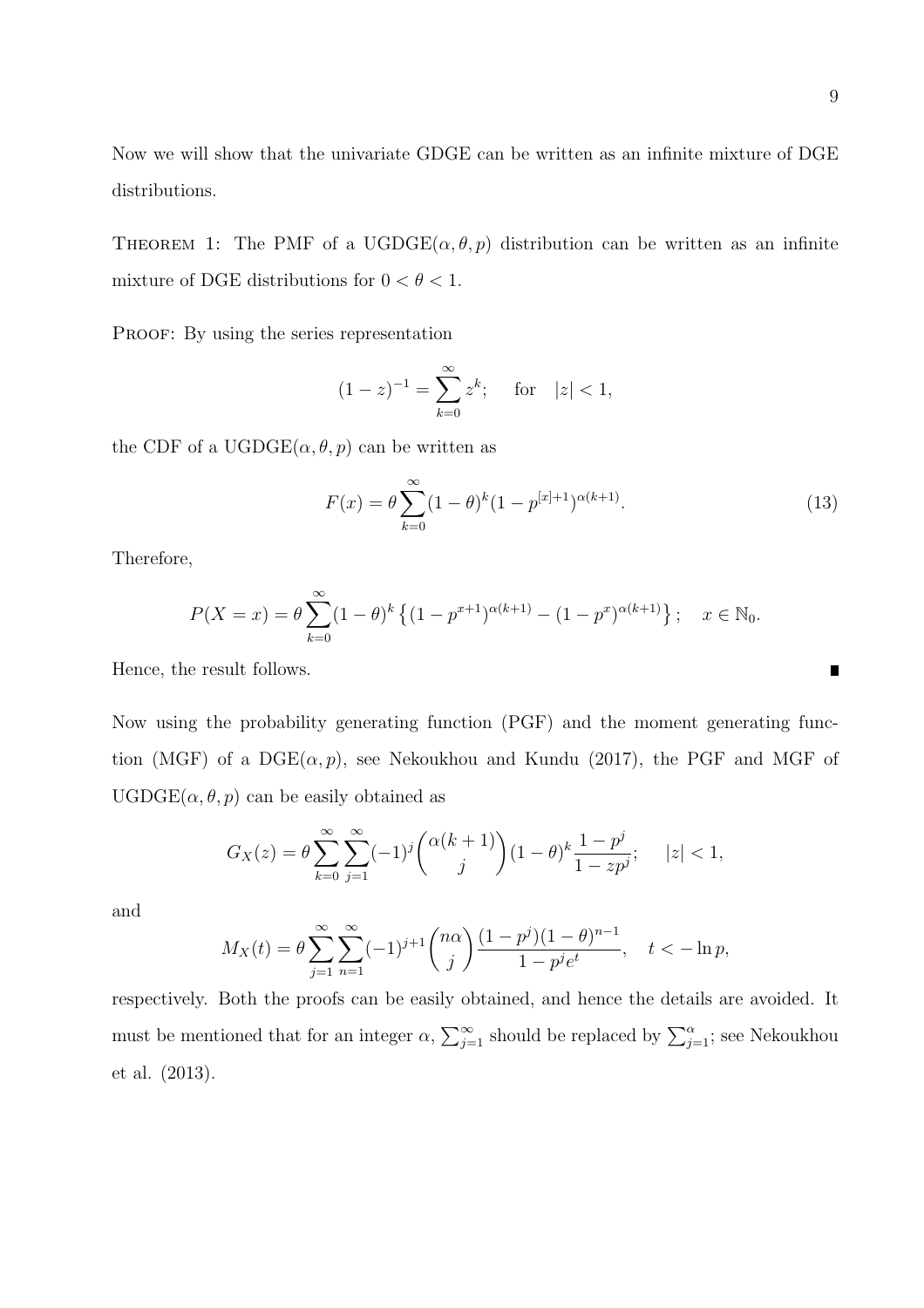Different moments of the univariate GDGE distribution can be obtained as follows. If  $X \sim \text{UGDGE}(\alpha, \theta, p)$ , then the rth moment of X can be obtained as

$$
E(X^r) = \sum_{x=1}^{\infty} \{x^r - (x-1)^r\} P(X \ge x) = \sum_{x=1}^{\infty} \{x^r - (x-1)^r\} \frac{1 - (1 - p^x)^{\alpha}}{1 - (1 - \theta)(1 - p^x)^{\alpha}}.
$$
 (14)

Therefore, in particular the mean and the second moment of X become

$$
E(X) = \sum_{x=1}^{\infty} \frac{1 - (1 - p^x)^{\alpha}}{1 - (1 - \theta)(1 - p^x)^{\alpha}}
$$

and

$$
E(X^{2}) = \sum_{x=1}^{\infty} (2x - 1) \frac{1 - (1 - p^{x})^{\alpha}}{1 - (1 - \theta)(1 - p^{x})^{\alpha}}
$$

.

We have the following results regarding the stochastic ordering of the family of univariate GDGE distributions.

RESULT 1: If  $X_1 \sim \text{UGDGE}(\alpha_1, \theta, p)$  and  $X_2 \sim \text{UGDGE}(\alpha_2, \theta, p)$ , then for  $\alpha_1 > \alpha_2$ ,  $X_1$  is stochastically larger than  $X_2$ .

RESULT 2: If  $X_1 \sim \text{UGDGE}(\alpha, \theta, p_1)$  and  $X_2 \sim \text{UGDGE}(\alpha, \theta, p_2)$ , then for  $p_1 > p_2$ ,  $X_1$  is stochastically larger than  $X_2$ .

RESULT 3: If  $X_1 \sim \text{UGDGE}(\alpha, \theta_1, p)$  and  $X_2 \sim \text{UGDGE}(\alpha, \theta_2, p)$ , then for  $\theta_1 < \theta_2$ ,  $X_1$  is stochastically larger than  $X_2$ .

**PROOF:** The proofs of Results 1  $\&$  2 can be obtained using (13), and the proof of Result 3 can be obtained using (9).  $\blacksquare$ 

Let us recall the Marshall-Olkin generalized exponential (MOGE) distribution as introduced by Ristic and Kundu (2015). Suppose  $Y_1, Y_2, \ldots$  are i.i.d.  $GE(\alpha, \lambda)$  random variables, and  $N$  is a geometric random variable with the PMF as defined in  $(7)$ . It is also assumed that  $N$  and  $Y_i$ 's are independently distributed. Then

$$
Y = \max\{Y_1, \ldots, Y_N\}
$$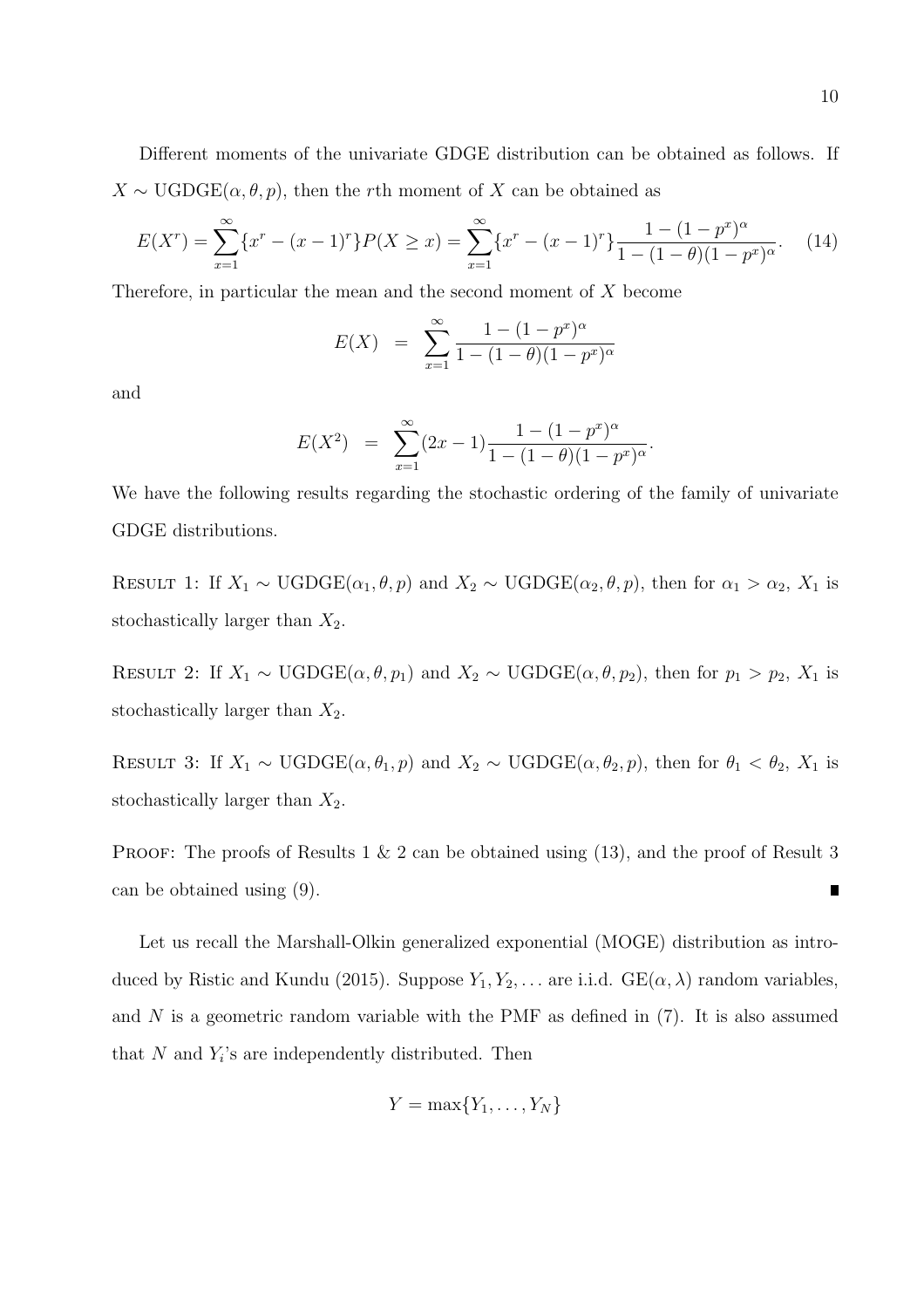is said to have MOGE distribution with the parameters  $\alpha$  and  $p = e^{-\lambda}$ , and it will be denoted by  $\text{MOGE}(\alpha, \theta, p)$ . Now we have the following result.

THEOREM 2: If  $Y \sim \text{MOGE}(\alpha, \theta, p)$ , then  $X = [Y] \sim \text{UGDGE}(\alpha, \theta, p)$ .

PROOF: Since,

$$
P(Y < y) = P(Y \le y) = \theta \sum_{j=1}^{\infty} (1 - p^y)^{\alpha j} (1 - \theta)^j = \frac{\theta (1 - p^y)^{\alpha}}{1 - (1 - \theta)(1 - p^y)^{\alpha}},
$$

therefore, for  $y \in \mathbb{N}_0$ 

$$
P(X \le y) = P(Y < y + 1) = \frac{\theta(1 - p^{y+1})^{\alpha}}{1 - (1 - \theta)(1 - p^{y+1})^{\alpha}}.
$$

Hence, for  $y \geq 0$ ,

$$
P(X \le y) = \frac{\theta(1 - p^{[y]+1})^{\alpha}}{1 - (1 - \theta)(1 - p^{[y]+1})^{\alpha}}
$$

.

Theorem 2 can be used quite effectively to generate samples from a  $UGDGE(\alpha, \theta, p)$ . The following algorithm can be used for that purpose.

ALGORITHM 1:

- 1. First generate N from a  $GM(\theta)$ .
- 2. Generate Y from  $GE(N\alpha, -\ln p)$  using the inverse transformation method.
- 3. Obtain the required random variable X as  $X = [Y]$ .

Now, we will show that the univariate GDGE distributions are closed under geometric maximum. More precisely, we have the following result.

THEOREM 3: Let  $\{U_i : i \geq 1\}$  be a sequence of i.i.d. UGDGE( $\alpha, \theta, p$ ) random variables, and  $M \sim GM(q)$ ,  $0 < q < 1$ . In addition, suppose that  $U_i$ 's and M are independent, then

π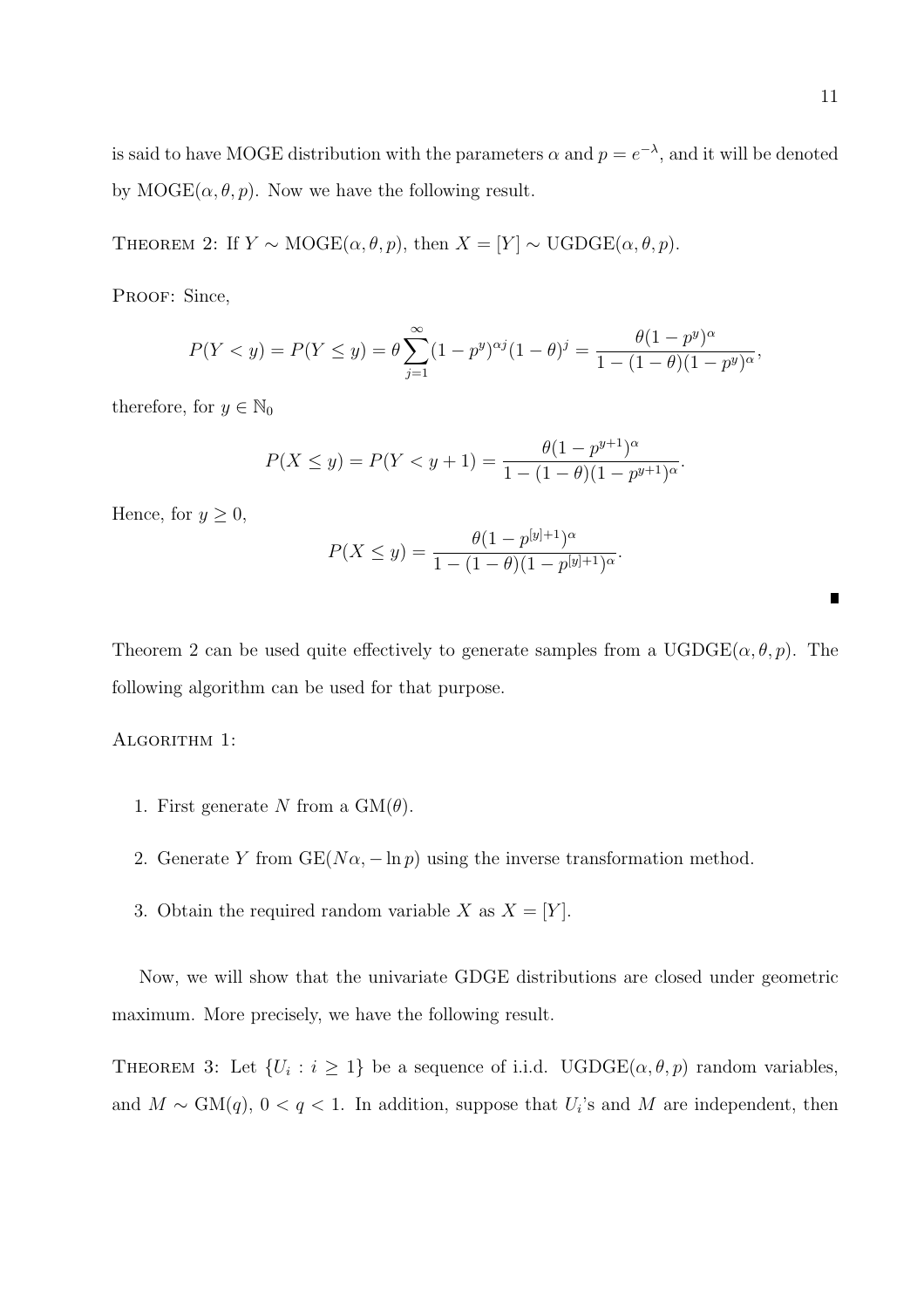$\blacksquare$ 

we have the following result

$$
U = \max\{U_1, U_2, ..., U_M\} \sim \text{UGDGE}(\alpha, q\theta, p). \tag{15}
$$

PROOF: Note that

$$
P(U \le u) = \sum_{m=1}^{\infty} P(U_1 \le u, ..., U_M \le u | M = m) P(M = m)
$$
  
= 
$$
q \sum_{m=1}^{\infty} \left[ \frac{\theta (1 - p^{u+1})^{\alpha}}{1 - (1 - \theta)(1 - p^{u+1})^{\alpha_1}} \right]^m (1 - q)^{m-1}
$$
  
= 
$$
\frac{q\theta (1 - p^{u+1})^{\alpha}}{1 - (1 - q\theta)(1 - p^{u+1})^{\alpha}}.
$$

The following results will be useful for future development, mainly for developing the EM algorithm to compute the MLEs of the unknown parameters. First, note that the joint PMF of  $(X, N)$ , say  $f_{X,N}$ , is given by

$$
f_{X,N}(x,n) = \theta (1-\theta)^{n-1} \left[ (1 - p^{x+1})^{n\alpha} - (1 - p^x)^{n\alpha} \right], \quad x \in \mathbb{N}_0, n \in \mathbb{N}.
$$
 (16)

Therefore, the joint CDF of  $(X, N)$  is also given by

$$
F_{X,N}(x,n) = \sum_{j=1}^{n} P(X \le x | N = j) P(N = j)
$$
  
= 
$$
\theta \sum_{j=1}^{n} (1 - p^{[x]+1})^{j\alpha} (1 - \theta)^{j-1}
$$
  
= 
$$
\frac{\theta(1 - p^{[x]+1})^{\alpha} [1 - (1 - p^{[x]+1})^{\alpha} (1 - \theta)^{n}]}{1 - (1 - \theta)(1 - p^{[x]+1})^{\alpha}}.
$$
 (17)

Clearly, the CDF of  $X$  also can be obtained as follows

$$
F_X(x) = \lim_{n \to \infty} F_{X,N}(x, n) = \frac{\theta(1 - p^{[x]+1})^{\alpha}}{1 - (1 - \theta)(1 - p^{[x]+1})^{\alpha}}.
$$
\n(18)

The conditional PMF of N given  $X = x$  is given by

$$
f_{N|X}(n|x) = P(N = n|X = x)
$$
  
=  $(1 - \theta)^{n-1} \frac{f_{DGE}(x; n\alpha, p)}{f_{DGE}(x; \alpha, p)}$   
 $\times [1 - (1 - \theta)F_{DGE}(x; \alpha, p)] [1 - (1 - \theta)F_{DGE}(x - 1; \alpha, p)].$  (19)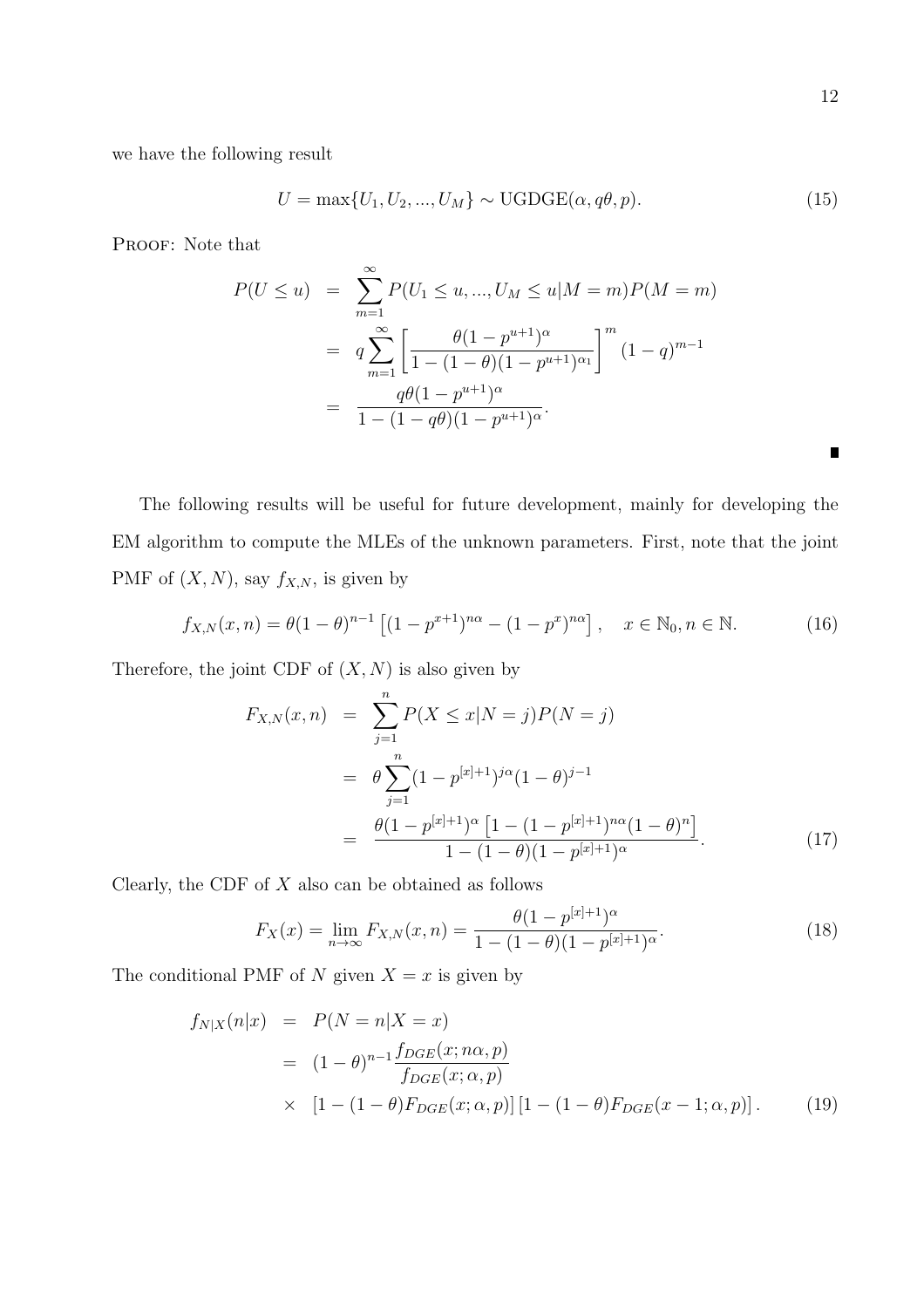The conditional expectation of  $N$  can be obtained as

$$
E(N|X = x) = \frac{F_{DGE}(x; \alpha, p) [1 - (1 - \theta) F_{DGE}(x - 1; \alpha, p)]}{f_{DGE}(x; \alpha, p) [1 - (1 - \theta) F_{DGE}(x; \alpha, p)]}
$$

$$
- \frac{F_{DGE}(x - 1; \alpha, p) [1 - (1 - \theta) F_{DGE}(x; \alpha, p)]}{f_{DGE}(x; \alpha, p) [1 - (1 - \theta) F_{DGE}(x - 1; \alpha, p)]}.
$$
(20)

### 4 BIVARIATE GDGE DISTRIBUTION

Suppose  $X_1, X_2, \ldots$  are i.i.d.  $\text{DGE}(\alpha_1, p_1)$  random variables,  $Y_1, Y_2, \ldots$  are i.i.d  $\text{DGE}(\alpha_2, p_2)$ random variables and N is a  $GM(\theta)$  random variable. All the random variables are independently distributed. Now consider the bivariate discrete random variable  $(X, Y)$ , where

$$
X = \max\{X_1, X_2, ..., X_N\} \text{ and } Y = \max\{Y_1, Y_2, ..., Y_N\}.
$$
 (21)

The joint distribution of  $(X, Y)$  is said to have the bivariate GDGE distribution. The following interpretations can be provided for a bivariate GDGE model.

PARALLEL SYSTEMS: Consider two systems, say 1 and 2, each having N number of independent and identical components attached in parallel. Here N is a random variable. If  $X_1, X_2, \ldots$  denote the lifetime of the components of system 1 which are reported in a discrete scale, and in a same manner,  $Y_1, Y_2, \ldots$  denote the lifetime of the components of system 2, then the lifetime of the two systems becomes  $(X, Y)$ .

Random Stress Model: Suppose a system has two components. Each component is subject to random number of individual independent discrete stresses, say  $\{X_1, X_2, ...\}$  and  ${Y_1, Y_2, \ldots}$ , respectively. If N is the number of stresses, then the observed stresses at the two components are  $X = \max\{X_1, ..., X_N\}$  and  $Y = \max\{Y_1, ..., Y_N\}$ , respectively.

The joint CDF of a bivariate GDGE distribution for  $x \geq 0$  and  $y \geq 0$  can be obtained as

$$
F_{X,Y}(x, y) = \sum_{n=1}^{\infty} P(X \le x, Y \le y | N = n) P(N = n)
$$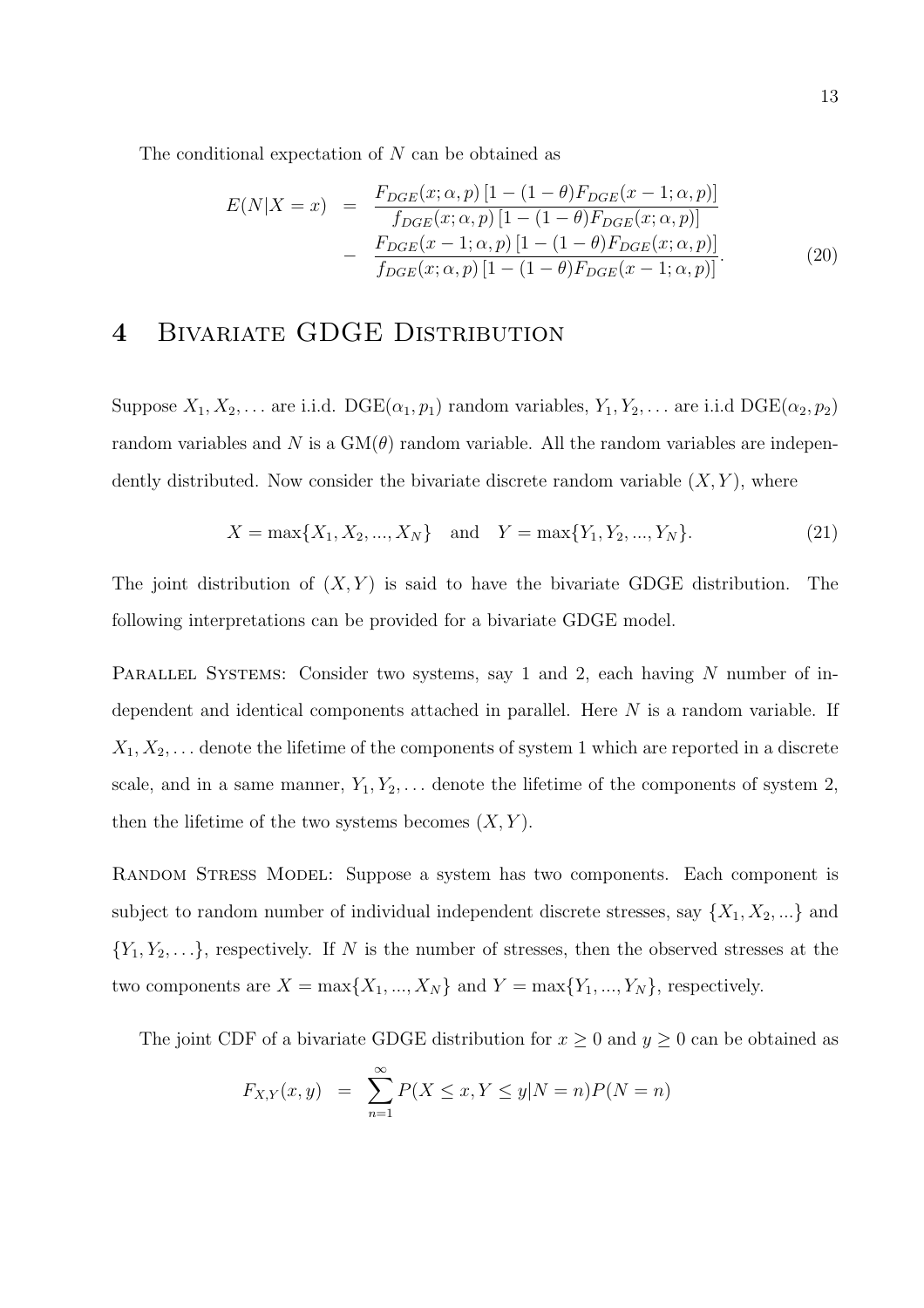$$
= \theta \sum_{n=1}^{\infty} (1 - p_1^{[x]+1})^{n\alpha_1} (1 - p_2^{[y]+1})^{n\alpha_2} (1 - \theta)^{n-1}
$$

$$
= \frac{\theta (1 - p_1^{[x]+1})^{\alpha_1} (1 - p_2^{[y]+1})^{\alpha_2}}{1 - (1 - \theta)(1 - p_1^{[x]+1})^{\alpha_1} (1 - p_2^{[y]+1})^{\alpha_2}}.
$$

The above bivariate distribution with the parameter vector  $\mathbf{\Omega} = (\alpha_1, \alpha_2, p_1, p_2, \theta)^T$  will be denoted by  $BGDGE(\alpha_1, \alpha_2, p_1, p_2, \theta)$ .

It is interesting to note that if  $\theta = 1$ , then we have

$$
F_{X,Y}(x,y) = F_{DGE}(x;\alpha_1,p_1)F_{DGE}(y;\alpha_2,p_2),
$$

i.e., X and Y become independent. Therefore, the parameter  $\theta$  plays the role of the correlation parameter. The joint PMF of  $(X, Y)$  for  $x \in \mathbb{N}_0$  and  $y \in \mathbb{N}_0$  can be obtained as

$$
f_{X,Y}(x,y) = F_{X,Y}(x,y) - F_{X,Y}(x-1,y) - F_{X,Y}(x,y-1) + F_{X,Y}(x-1,y-1).
$$

More precisely, the joint PMF is given by

$$
f_{X,Y}(x,y) = g(x,y;\Omega) - g(x,y-1;\Omega),\tag{22}
$$

where

$$
g(x, y; \mathbf{\Omega}) = \frac{\theta F_{DGE}(y; \alpha_2, p_2) f_{DGE}(x; \alpha_1, p_1)}{[1 - (1 - \theta) F_{DGE}(x; \alpha_1, p_1) F_{DGE}(y; \alpha_2, p_2)] [1 - (1 - \theta) F_{DGE}(x - 1; \alpha_1, p_1) F_{DGE}(y; \alpha_2, p_2)]}.
$$

Let us recall the bivariate geometric generalized exponential (BGGE) distribution as introduced by Kundu (2015). Suppose  $U_1, U_2, \ldots$  are i.i.d.  $GE(\alpha_1, \lambda_1)$  random variables,  $V_1, V_2, \ldots$  are i.i.d.  $GE(\alpha_2, \lambda_2)$  random variables, N is  $GM(\theta)$  random variable and all are independently distributed. The bivariate absolute continuous random variable  $(U, V)$ , where

$$
U = \max\{U_1, \ldots, U_N\} \quad \text{and} \quad V = \max\{V_1, \ldots, V_N\}
$$

is said to have BGGE distribution with parameters  $\alpha_1, \alpha_2, \lambda_1, \lambda_2$  and  $\theta$ . From now on it will be denoted by  $B GGE(\alpha_1, \alpha_2, \lambda_1, \lambda_2, \theta)$ . It can be shown similarly as Theorem 2 that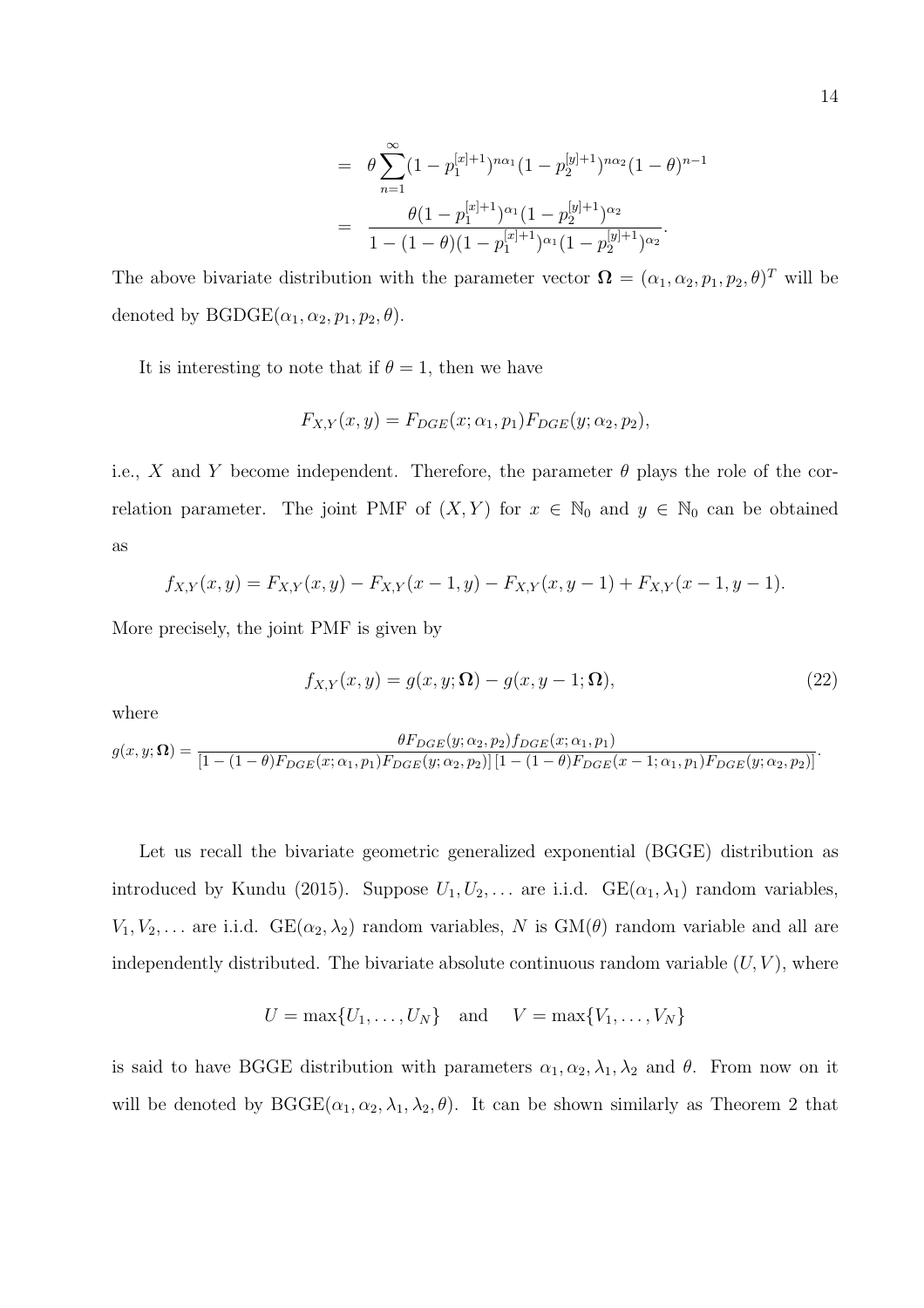if  $(U, V) \sim \text{BGGE}(\alpha_1, \alpha_2, \lambda_1, \lambda_2, \theta)$ , then  $(X, Y) \sim \text{BGDGE}(\alpha_1, \alpha_2, p_1, p_2, \theta)$ , where  $X =$ [U],  $Y = [V]$ ,  $p_1 = e^{-\lambda_1}$  and  $p_2 = e^{-\lambda_2}$ . Therefore, it is clear that the bivariate GDGE distribution is the natural discrete version of the BGGE distribution.

Generation from a bivariate GDGE distribution is also quite straight forward. First N is generated from a  $GM(\theta)$ , and once  $N = n$  is observed, U and V, can be generated from  $GE(n\alpha_1, \lambda_1)$  and  $GE(n\alpha_2, \lambda_2)$ , respectively. Then  $([U], [V])$  becomes the required bivariate random variable. Now, we have the following results for the bivariate GDGE distribution.

The PGF for  $|u| < 1, |v| < 1$ , and MGF for  $t_1 < -\ln p_1, t_2 < -\ln p_2$  of  $(X, Y)$  can be obtained as

$$
G_{X,Y}(u,v) = \theta \sum_{k=0}^{\infty} \sum_{j=1}^{\infty} \sum_{i=1}^{\infty} (-1)^{i+j} \binom{\alpha_1(k+1)}{j} \binom{\alpha_2(k+1)}{i} (1-\theta)^k \frac{1-p_1^j}{1-up_1^j} \frac{1-p_2^i}{1-up_2^j}.
$$

and

$$
M_{X,Y}(t_1, t_2) = E(e^{t_1 X + t_2 Y}) = E_N \{ E_{X,Y|N}(e^{t_1 X + t_2 Y}) | N = n \}
$$
  
=  $\theta \sum_{n=1}^{\infty} \sum_{j=1}^{\infty} \sum_{k=1}^{\infty} (-1)^{j+k} {n \alpha_1 \choose j} {n \alpha_2 \choose k} \frac{(1-p_1^j)(1-p_2^k)}{(1-p_1^j e^{t_1})(1-p_2^k e^{t_2})},$ 

respectively.

THEOREM 4: If  $(X, Y) \sim \text{BGDGE}(\alpha_1, \alpha_2, p_1, p_2, \theta)$ , then we have the following results:

\n- (a) 
$$
X \sim \text{UGDGE}(\alpha_1, p_1, \theta)
$$
 and  $Y \sim \text{UGDGE}(\alpha_2, p_2, \theta)$ .
\n- (b)  $X \leq x | Y \leq y \sim \text{UGDGE}(\alpha_1, p_1, p^*)$ , where  $p^* = 1 - (1 - \theta)(1 - p_2^{y+1})^{\alpha_2}$ .
\n- (c) If  $p_1 = p_2 = p$ , then  $\max\{X, Y\} \sim \text{UGDGE}(\alpha_1 + \alpha_2, p, \theta)$ .
\n

(d) 
$$
P(X \le x | Y = y) = \frac{[1 - (1 - \theta)F_{DGE}(y; \alpha_2, p_2)][1 - (1 - \theta)F_{DGE}(y - 1; \alpha_2, p_2)][F_{X,Y}(x,y) - F_{X,Y}(x,y-1)]}{\theta f_{DGE}(y; \alpha_2, p_2)}
$$

**PROOF.** The proof of  $(a)-(c)$  is straight forward and we provide the proof of  $(d)$  as follows:

$$
P(X \le x | Y = y) = \sum_{n=1}^{\infty} P(X \le x | Y = y, N = n) P(N = n | Y = y)
$$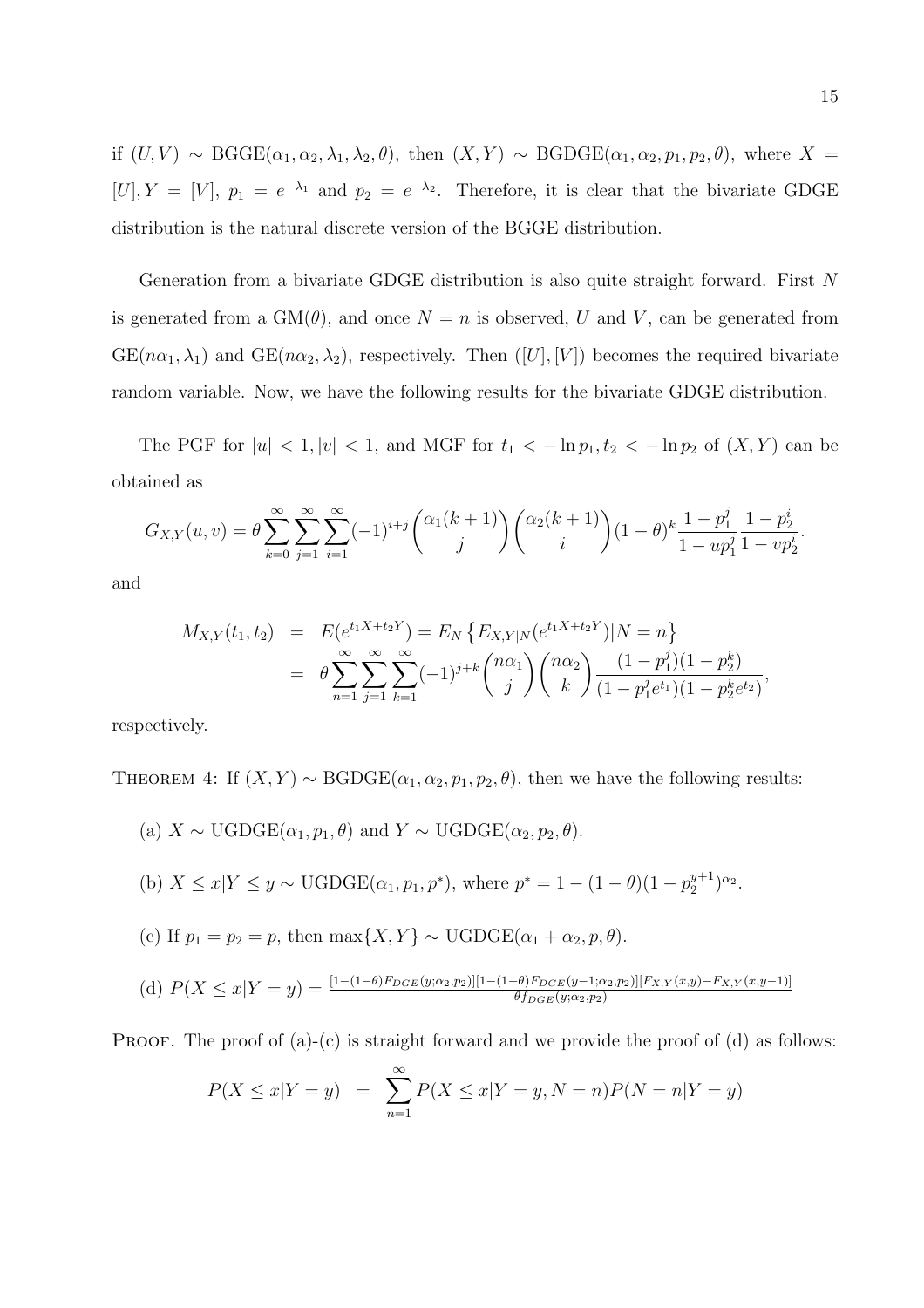$$
= \sum_{n=1}^{\infty} (1 - p_1^{x+1})^{n\alpha_1} P(N = n | Y = y).
$$

By substitution the  $P(N = n|Y = y)$ , given by (19), the result is obtained.

The joint PMF of  $(X, Y, N)$  is also given by

$$
f_{X,Y,N}(x,y,n) = \theta(1-\theta)^{n-1} \left[ (1-p_1^{x+1})^{n\alpha_1} - (1-p_1^x)^{n\alpha_1} \right] \left[ (1-p_2^{y+1})^{n\alpha_2} - (1-p_2^y)^{n\alpha_2} \right].
$$

Therefore, we see that

$$
P(N = n|X = x, Y = y) = [(1 - p_1^{x+1})^{n\alpha_1} - (1 - p_1^{x})^{n\alpha_1}] [(1 - p_2^{y+1})^{n\alpha_2} - (1 - p_2^{y})^{n\alpha_2}]
$$
  

$$
\times \frac{\theta(1 - \theta)^{n-1}}{g(x, y; \Omega) - g(x, y - 1; \Omega)},
$$
(23)

and hence we obtain the following conditional expectation,

$$
E(N|X = x, Y = y) = \frac{F_{X,Y}(x, y)a(x, y) - F_{X,Y}(x - 1, y)a(x - 1, y)}{g(x, y; \Omega) - g(x, y - 1; \Omega)}
$$
  

$$
- \frac{F_{X,Y}(x, y - 1)a(x, y - 1) - F_{X,Y}(x - 1, y - 1)a(x - 1, y - 1)}{g(x, y; \Omega) - g(x, y - 1; \Omega)},
$$

where  $a(x, y) = [1 - (1 - \theta)(1 - p_1^{x+1})^{\alpha_1}(1 - p_2^{y+1})]$  $\binom{y+1}{2}$ <sup> $\alpha_2$ </sup> $\binom{-1}{2}$ .

The BGDGE distribution, similar to its marginals, is closed under geometric maximum. More precisely, we have the following result whose proof is avoided.

THEOREM 5: Let  $\{(U_i, V_i) : i \geq 1)\}$  be a sequence of i.i.d. BGDGE( $\alpha_1, \alpha_2, p_1, p_2, \theta$ ) random variables, and  $M \sim GM(q)$ ,  $0 < q < 1$ . In addition, M is independent of  $(U_i, V_i)$ 's. If we consider the random variables

$$
U = \max\{U_1, U_2, ..., U_M\} \quad \text{and} \quad V = \max\{V_1, V_2, ..., V_M\},\tag{24}
$$

then  $(U, V) \sim \text{BGDGE}(\alpha_1, \alpha_2, p_1, p_2, q\theta)$ .

 $\blacksquare$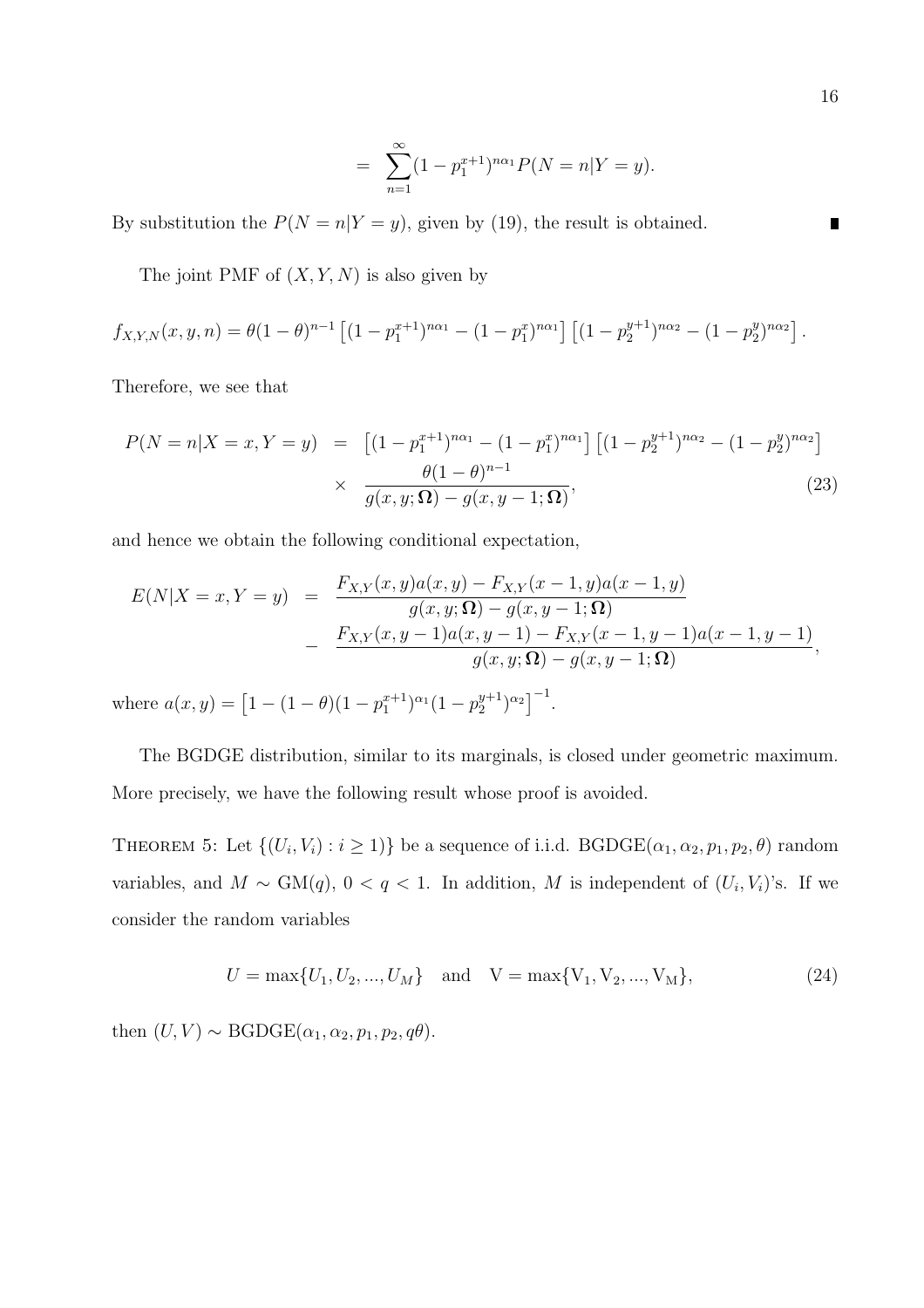### 5 STATISTICAL INFERENCE

#### 5.1 Maximum Likelihood Estimation

In this section we consider the maximum likelihood estimation of the unknown parameters of a BGDGE( $\alpha_1, \alpha_2, p_1, p_2, \theta$ ) model based on a random sample of size m, namely  $\mathcal{D} =$  $\{(x_1, y_1), \ldots, (x_m, y_m)\}.$  The proposed bivariate GDGE model has five parameters. It is observed that the MLEs of the unknown parameters can be obtained by solving a fivedimensional optimization problem. To avoid that we have used an EM algorithm and in this case it is observed that at each 'E'-step the corresponding 'M'-step can be obtained by maximizing two two-dimensional optimization problems. Hence, the implementation of the proposed EM algorithm is quite simple in practice. The same EM algorithm with obvious modifications can also be used to compute the MLEs of the unknown parameters of a UGDGE( $\alpha, \theta, p$ ) model. We will indicate that towards the end of this section.

From now on we will indicate the parameter vector by  $\mathbf{\Omega} = (\alpha_1, \alpha_2, p_1, p_2, \theta)$ . Based on the random sample  $\mathcal D$  as mentioned above and using (22), the log-likelihood function can be written as

$$
l(\mathbf{\Omega}|\mathcal{D}) = \sum_{i=1}^{m} \ln \left\{ g(x_i, y_i; \mathbf{\Omega}) - g(x_i, y_i - 1; \mathbf{\Omega}) \right\}.
$$
 (25)

Here  $g(x, y)$  is same as defined in (22). The MLEs of the unknown parameters can be obtained by maximizing (25) with respect to  $\Omega$ . It needs solving five non-linear equations

$$
\dot{l}_{\alpha_1}(\mathbf{\Omega}|\mathcal{D})=0, \quad \dot{l}_{\alpha_2}(\mathbf{\Omega}|\mathcal{D})=0, \quad \dot{l}_{p_1}(\mathbf{\Omega}|\mathcal{D})=0, \quad \dot{l}_{p_2}(\mathbf{\Omega}|\mathcal{D})=0, \quad \dot{l}_{\theta}(\mathbf{\Omega}|\mathcal{D})=0, \quad (26)
$$

simultaneously. Clearly, they cannot be obtained in explicit forms. Newton-Raphson method may be used to solve these non-linear equations but it has the usual problem of convergence and the choice of the initial guesses.

To avoid that problems we propose to use an EM algorithm to compute the MLEs of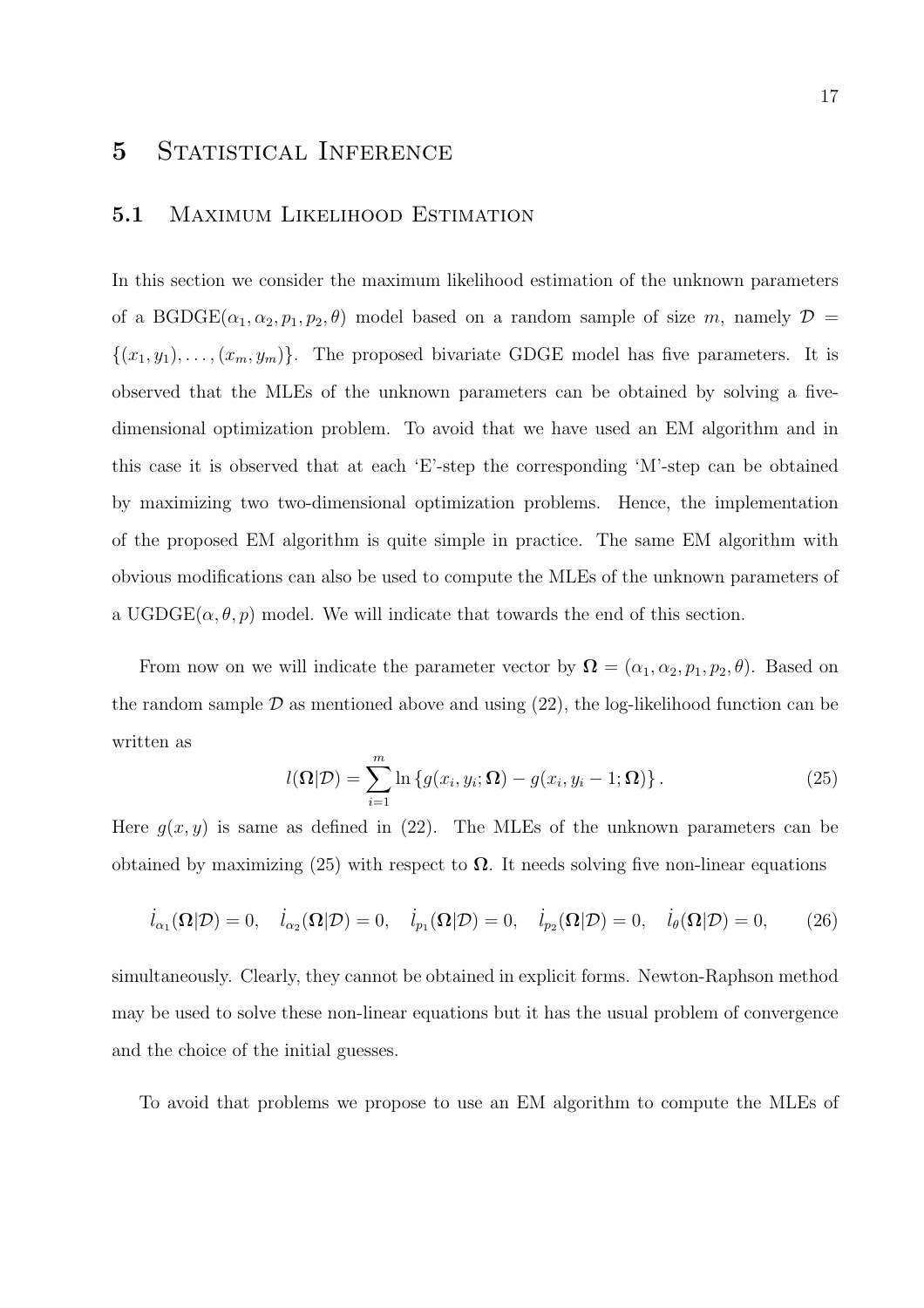the unknown parameters. The main idea about the EM algorithm is based on the following observations. It is observed that if along with  $(x, y)$ , the associated n is also known then the MLEs of  $\Omega$  can be obtained in a more convenient manner. Suppose we have the following observations  $\mathcal{D}^* = \{(x_1, y_1, n_1), \ldots, (x_m, y_m, n_m)\}\.$  Then based on  $\mathcal{D}^*$ , the log-likelihood function without the additive constant can be written as

$$
l_{complete}(\Omega|\mathcal{D}^*) = mln\theta + (k - m)\ln(1 - \theta) + g_1(\alpha_1, p_1) + g_2(\alpha_2, p_2).
$$
 (27)  
Here  $k = \sum_{i=1}^{m} n_i$  and  

$$
g_1(\alpha_1, p_1) = \sum_{i=1}^{m} \ln\left[(1 - p_1^{x_i+1})^{n_i\alpha_1} - (1 - p_1^{x_i})^{n_i\alpha_1}\right],
$$

$$
g_2(\alpha_2, p_2) = \sum_{i=1}^{m} \ln\left[(1 - p_2^{y_i+1})^{n_i\alpha_2} - (1 - p_2^{y_i})^{n_i\alpha_2}\right].
$$

The following result will be useful for further development.

LEMMA 1: (a) For any  $0 < p_1 < 1$ ,  $g_1(\alpha_1, p_1)$  is a unimodal function of  $\alpha_1$ . (b) For any  $0 < p_2 < 1$ ,  $g_2(\alpha_2, p_2)$  is a unimodal function of  $\alpha_2$ .

PROOF: See in the Appendix.

Therefore, based on the  $\mathcal{D}^*$ , the MLE of  $\theta$  can be obtained as

$$
\widehat{\theta} = \frac{m}{k},\tag{28}
$$

and the MLEs of  $\alpha_1$  and  $p_1$  can be obtained by maximizing  $g_1(\alpha_1, p_1)$  with respect to the unknown parameters. Similarly, the MLEs of  $\alpha_2$  and  $p_2$  also can be obtained from  $g_2(\alpha_2, p_2)$ . The maximization of  $g_1(\alpha_1, p_1)$  and  $g_2(\alpha_2, p_2)$  can be obtained by using the profile likelihood method. Therefore, based on the complete data  $\mathcal{D}^*$  the MLEs can be obtained quite conveniently and we will denote them as  $\hat{\Omega} = (\hat{\alpha}_1, \hat{\alpha}_2, \hat{p}_1, \hat{p}_2, \hat{\theta}).$ 

Now, to implement the EM algorithm we treat this problem as a missing value problem. It is assumed that the complete data set is  $\mathcal{D}^*$  and the observed data set is  $\mathcal{D}$ . Therefore,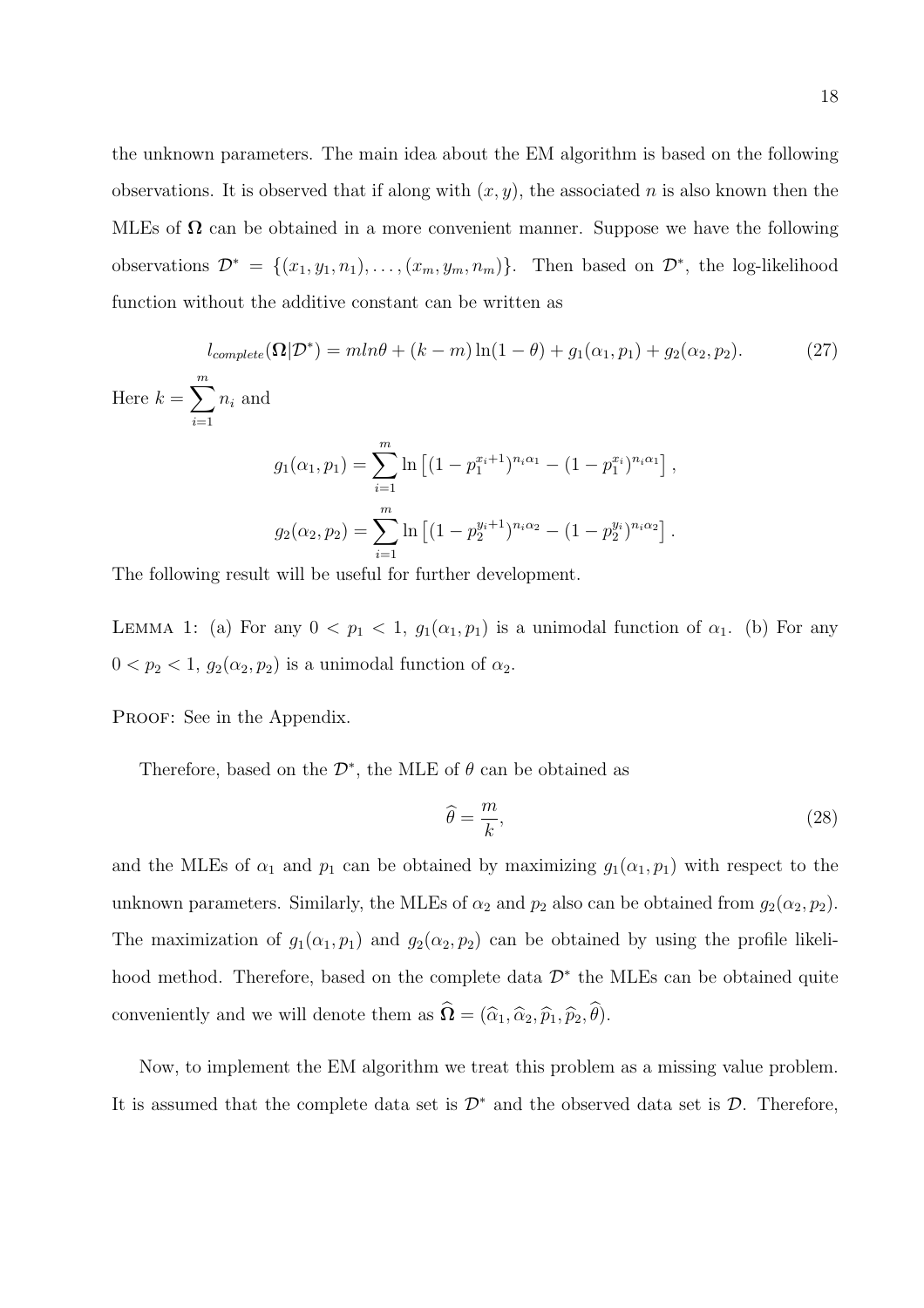for each  $(x_i, y_i)$  the associated  $n_i$  is missing in this case, and we need to estimate  $n_i$  from the observed data. Let us use the following notations. At the jth iterate of the EM algorithm the estimates of the parameters are denoted by  $\mathbf{\Omega}^{(j)} = (\alpha_1^{(j)})^T$  $_{1}^{(j)}, \alpha_{2}^{(j)}$  $\binom{(j)}{2},p_1^{(j)}$  $\mathfrak{h}_1^{(j)}, \mathfrak{p}_2^{(j)}$  $2^{(j)}, \theta^{(j)}$ . At the jth iteration step the missing  $n_i$  is estimated by maximizing the conditional probability  $P(N = n | X = x_i, Y = y_i)$  as in (23). To compute  $P(N = n | X = x_i, Y = y_i)$ , the parameter vector on the right hand side is replaced by  $\mathbf{\Omega}^{(j)}$ . We denote the estimated  $n_i$  as  $\tilde{n}_i^{(j)}$  $\binom{J}{i}$ . Therefore, we see that

$$
\widetilde{n}_i^{(j)} = \arg \max_n P(N = n | X = x_i, Y = y_i, \Omega^{(j)}).
$$
\n(29)

Let us denote  $k^{(j)} = \sum_{i=1}^{m}$  $\sum_{i=1} \widetilde{n}_{i}^{(j)}$  $i^{(j)}$ . Now at the  $(j+1)$ th step the EM algorithm takes the following form.

'E'-Step: The 'E'-step of the EM algorithm can be obtained by replacing  $n_i$  with  $\widetilde{n}_i^{(j)}$  $i^{(j)}$  in (27). At this stage the pseudo log-likelihood function becomes

$$
l_{pseudo}(\mathbf{\Omega}|\mathcal{D}^*,\mathbf{\Omega}^{(j)}) = m \ln \theta + (k^{(j)} - m) \ln(1 - \theta) + g_1(\alpha_1, p_1 | \mathbf{\Omega}^{(j)}) + g_2(\alpha_2, p_2 | \mathbf{\Omega}^{(j)}), \quad (30)
$$

where

$$
g_1(\alpha_1, p_1 | \mathbf{\Omega}^{(j)}) = \sum_{i=1}^m \ln \left[ (1 - p_1^{x_i + 1})^{\tilde{n}_i^{(j)} \alpha_1} - (1 - p_1^{x_i})^{\tilde{n}_i^{(j)} \alpha_1} \right],
$$
\n(31)

$$
g_2(\alpha_2, p_2 | \mathbf{\Omega}^{(j)}) = \sum_{i=1}^m \ln \left[ (1 - p_2^{y_i + 1})^{\tilde{n}_i^{(j)} \alpha_2} - (1 - p_2^{y_i})^{\tilde{n}_i^{(j)} \alpha_2} \right],
$$
\n(32)

and  $\widetilde{n}_{i}^{(j)}$  $i^{(j)}$  is obtained as in (29).

'M'-Step: The 'M'-step involves maximizing (30) with respect to the unknown parameters and they can be obtained as follows:  $\theta^{(j+1)} = m/k^j$  and

$$
(\alpha_1^{(j+1)}, p_1^{(j+1)}) = \arg \max_{(\alpha_1, p_1)} g_1(\alpha_1, p_1 | \mathbf{\Omega}^{(j)}), \tag{33}
$$

$$
(\alpha_2^{(j+1)}, p_2^{(j+1)}) = \arg \max_{(\alpha_2, p_2)} g_2(\alpha_2, p_2 | \mathbf{\Omega}^{(j)}).
$$
 (34)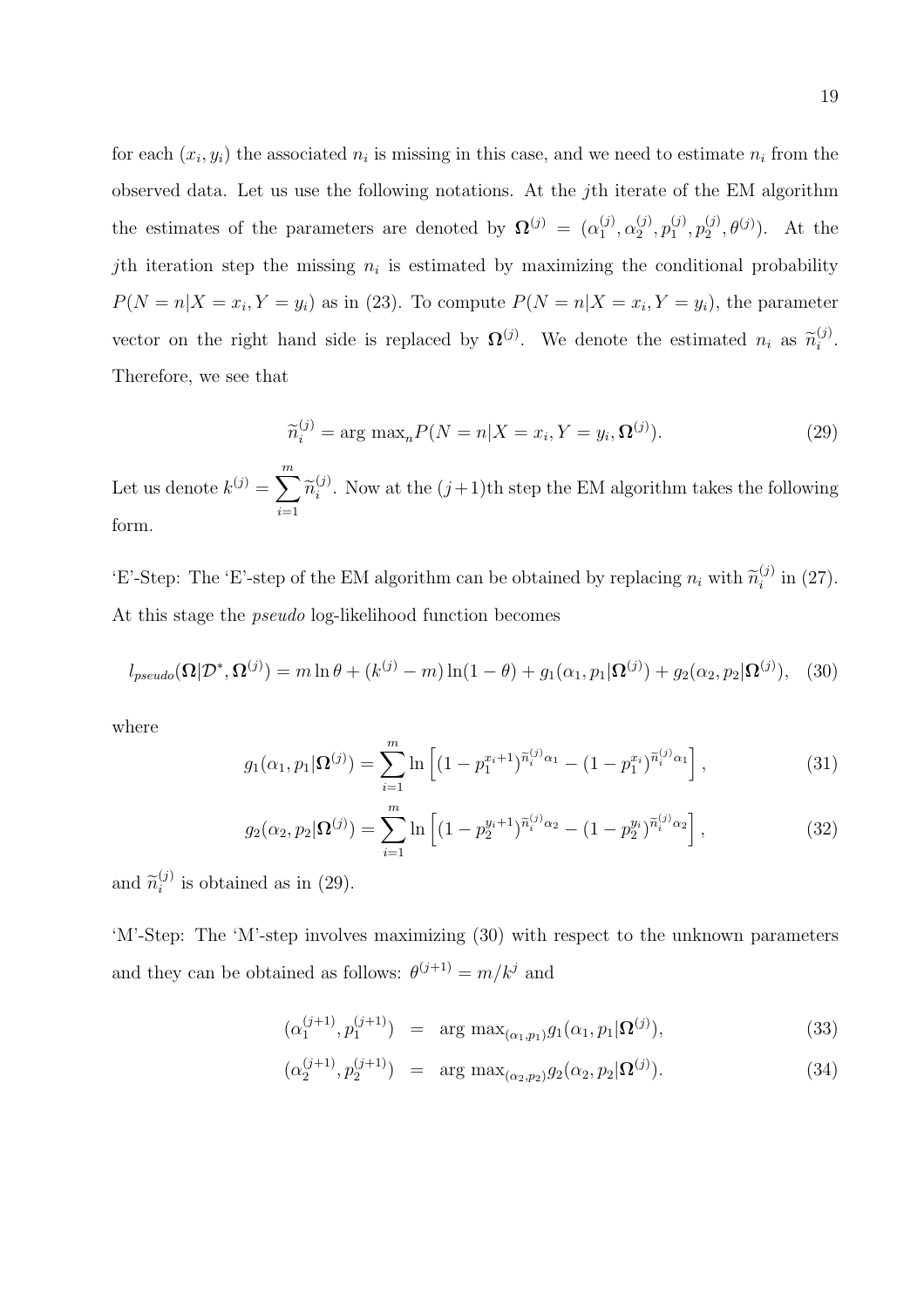Now it is clear that the same EM algorithm can be used even for univariate GDGE distribution with obvious modification. In this case if we denote  $\Omega = (\alpha, p, \theta), \mathcal{D}^* =$  $\{(x_1, n_1), \ldots, (x_m, n_m)\},\$ 

$$
\widetilde{n}_i^{(j)} = \arg \max_n P(N = n | X = x_i, \Omega^{(j)}),
$$

and all the other notations are same as before, then the EM algorithm takes the following form.

'E'-Step: The pseudo log-likelihood function becomes

$$
l_{pseudo}(\mathbf{\Omega}|\mathcal{D}^*,\mathbf{\Omega}^{(j)}) = m \ln \theta + (k^{(j)} - m) \ln(1 - \theta) + g_1(\alpha_1, p_1 | \mathbf{\Omega}^{(j)}), \tag{35}
$$

where  $g_1(\alpha_1, p_1 | \mathbf{\Omega}^{(j)})$  is same as defined in (31).

'M'-Step: The 'M'-step involves maximizing (35) with respect to the unknown parameters and they can be obtained as follows:  $\theta^{(j+1)} = m/k^j$  and

$$
(\alpha_1^{(j+1)}, p_1^{(j+1)}) = \arg \max_{(\alpha_1, p_1)} g_1(\alpha_1, p_1 | \mathbf{\Omega}^{(j)}).
$$

#### 5.2 TESTING OF HYPOTHESES

In this section we discuss two different testing of hypotheses problems which have some practical relevance. In both the cases we have mainly used the likelihood ratio test (LRT). In each case the MLE of any arbitrary parameter  $\delta$  will be denoted by  $\hat{\delta}$  and under the null hypothesis it will be denoted by  $\tilde{\delta}$ .

TEST 1: We want to test the following null hypothesis

$$
H_0: \alpha_1 = \alpha_2 = \alpha \text{ (unknown) and } p_1 = p_2 = p \text{ (unknown).}
$$
 (36)

This is an important problem as it tests that the marginals are equal. Under  $H_0$ , the MLEs of  $\alpha$ ,  $\theta$  and  $p$  can be obtained by using EM algorithm similarly as defined for bivariate GDGE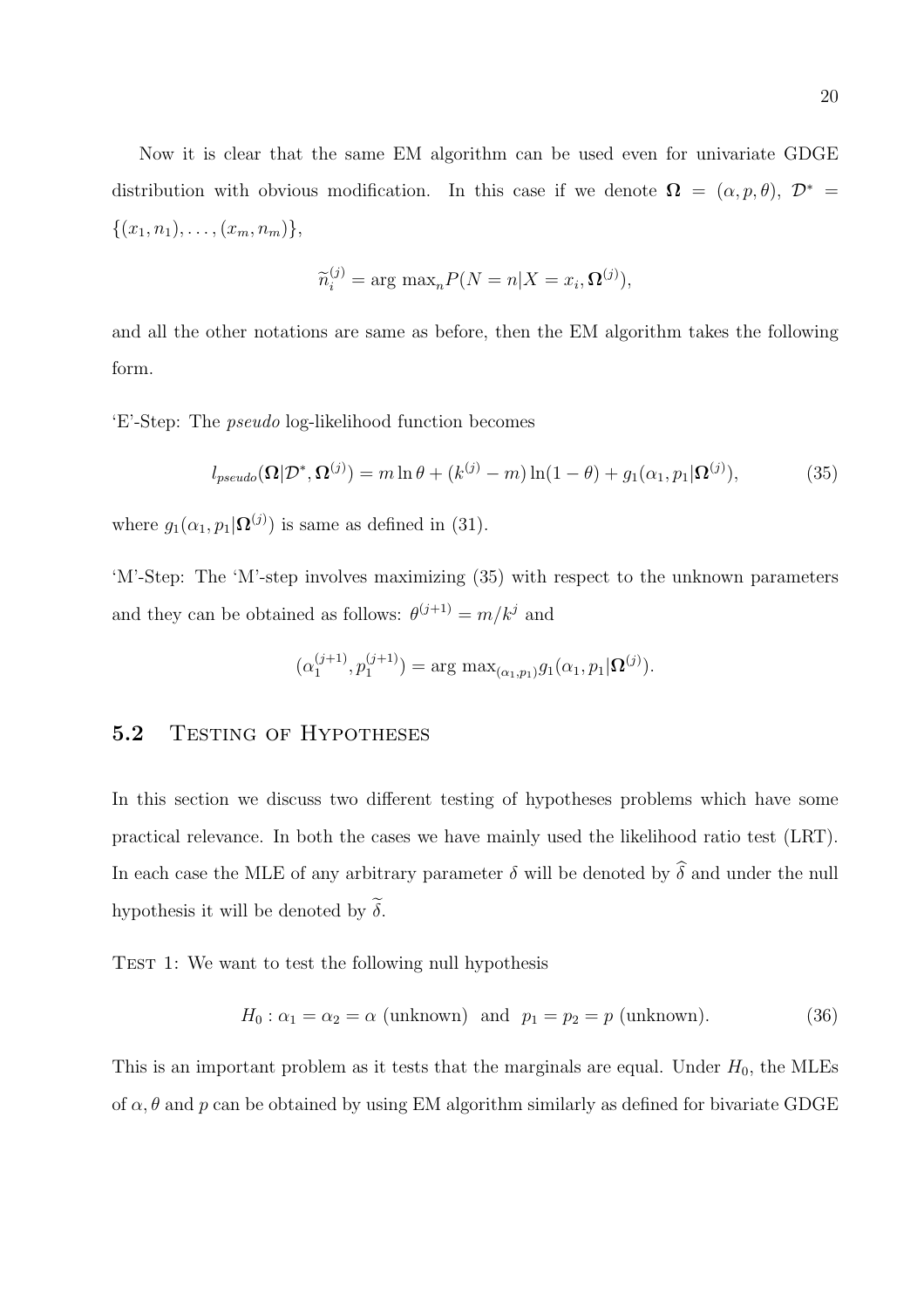distribution. In this case at the 'M'-step we need to maximize the function

$$
g(\alpha, p | \mathbf{\Omega}^{(j)}) = \sum_{i=1}^{m} \ln \left[ (1 - p^{x_i+1})^{\tilde{n}_i^{(j)} \alpha} - (1 - p^{x_i})^{\tilde{n}_i^{(j)} \alpha} \right],
$$

with respect to  $\alpha$  and  $p$ . Under  $H_0$ ,

$$
2(l(\widehat{\alpha}_1, \widehat{\alpha}_2, \widehat{p}_1, \widehat{p}_2, \widehat{\theta}|\mathcal{D}) - l(\widetilde{\alpha}, \widetilde{\alpha}, \widetilde{p}, \widetilde{p}, \widehat{\theta}|\mathcal{D})) \longrightarrow \chi^2_2,
$$
\n(37)

see for example Casella and Berger (2001).

TEST 2: We want to test the following null hypothesis

$$
H_0: \theta = 1. \tag{38}
$$

This is an important problem as it tests that the two marginals are independent and both of them follow univariate DGE distributions. In this case the MLEs of  $\alpha_1, \alpha_2, p_1$  and  $p_2$  can also be obtained using the proposed EM algorithm with the obvious modification, i.e. replacing  $\hat{\theta} = 1$  at each stage. Since  $\theta$  is in the boundary, the standard asymptotic result does not work. In this case, using Theorem 3 of Self and Liang (1987) yields that

$$
2(l(\widehat{\alpha}_1, \widehat{\alpha}_2, \widehat{p}_1, \widehat{p}_2, \widehat{\theta}|\mathcal{D}) - l(\widetilde{\alpha}_1, \widetilde{\alpha}_2, \widetilde{p}_1, \widetilde{p}_2, 1|\mathcal{D})) \longrightarrow \frac{1}{2} + \frac{1}{2}\chi_1^2.
$$
 (39)

### 6 Simulation and Data Analysis

#### 6.1 SIMULATION

We have performed some simulation experiments to see how the proposed EM algorithm performs in computing the MLEs. We have taken different sample sizes and two different  $\theta$ values. We have taken  $\alpha_1 = \alpha_2 = 2.0$ ,  $p_1 = p_2 = 0.25$ ,  $\theta = 0.25$ , 0.50,  $n = 25$ , 50, 75 and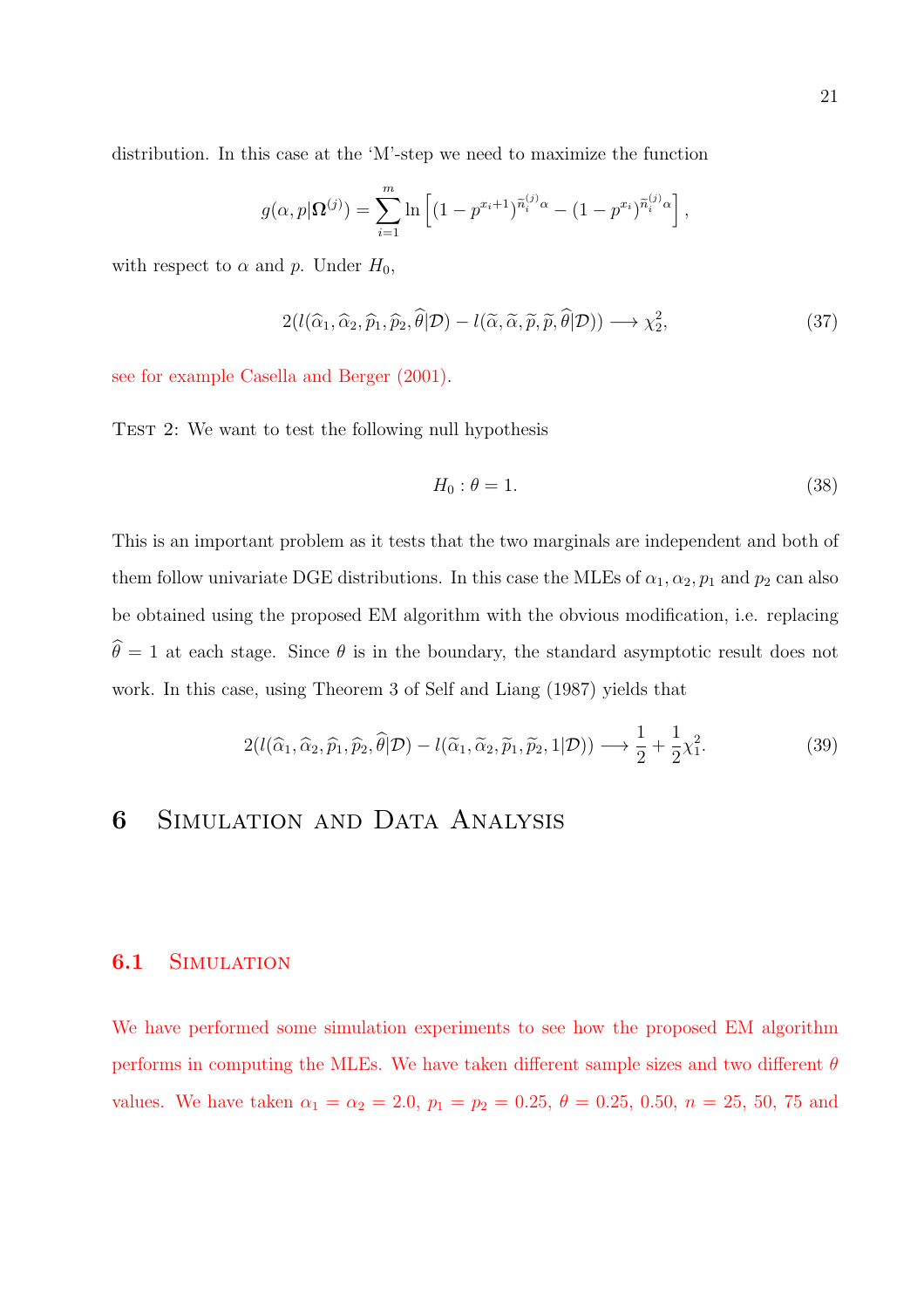100. In each case we have generated a random sample from the bivariate GDGE distribution with the given sample size and the parameter values. We have estimated the parameters using the proposed EM algorithm. We have reported the average estimates and the mean squared errors (MSEs) over 1000 replications. In each box the top figure represents the average estimate (AE) and the associated MSEs is reported below within a bracket. The results are reported in Tables 1 to 2.

| $\boldsymbol{n}$ | $\alpha_1 = 2.0$ | $p_1 = 0.25$ | $\alpha_2 = 2.0$ | $p_2 = 0.25$ | $\theta = 0.25$ |
|------------------|------------------|--------------|------------------|--------------|-----------------|
|                  |                  |              |                  |              |                 |
| 25               | 1.7124           | 0.1987       | 1.7215           | 0.1921       | 0.2011          |
|                  | (0.5716)         | (0.0581)     | (0.5618)         | (0.0534)     | (0.0611)        |
| 50               | 1.7618           | 0.2041       | 1.7691           | 0.2116       | 0.2278          |
|                  | (0.3011)         | (0.0312)     | (0.2987)         | (0.0349)     | (0.0289)        |
| 75               | 1.8312           | 0.2287       | 1.8579           | 0.2318       | 0.2410          |
|                  | (0.2018)         | (0.0211)     | (0.2111)         | (0.0228)     | (0.0198)        |
| 100              | 1.9891           | 0.2510       | 2.0104           | 0.2498       | 0.2501          |
|                  | (0.1439)         | (0.0143)     | (0.1411)         | (0.0137)     | (0.0114)        |

Table 1: The AEs and the associated MSEs of the MLEs when  $\alpha_1 = \alpha_2 = 2.0, p_1 = p_2 =$ 0.25,  $\theta = 0.25$ .

| $\boldsymbol{n}$ | $\alpha_1 = 2.0$ | $p_1 = 0.25$ | $\alpha_2 = 2.0$ | $p_2 = 0.25$ | $\theta = 0.50$ |
|------------------|------------------|--------------|------------------|--------------|-----------------|
|                  |                  |              |                  |              |                 |
| 25               | 1.7422           | 0.2012       | 1.7519           | 0.2065       | 0.2117          |
|                  | (0.5218)         | (0.0487)     | (0.5198)         | (0.0446)     | (0.0576)        |
| 50               | 1.7776           | 0.2145       | 1.7890           | 0.2208       | 0.2365          |
|                  | (0.2567)         | (0.0265)     | (0.2514)         | (0.0276)     | (0.0245)        |
| 75               | 1.9676           | 0.2376       | 1.9786           | 0.2406       | 0.2473          |
|                  | (0.1676)         | (0.0167)     | (0.1632)         | (0.0187)     | (0.0141)        |
| 100              | 2.0015           | 0.2504       | 2.0011           | 0.2501       | 0.2500          |
|                  | (0.1256)         | (0.0110)     | (0.1198)         | (0.0116)     | (0.0101)        |

Table 2: The AEs and the associated MSEs of the MLEs when  $\alpha_1 = \alpha_2 = 2.0, p_1 = p_2 =$ 0.25,  $\theta = 0.50$ .

Some of the points are quite clear from the simulation experiments that as the sample size increases the biases and MSEs decrease in each case. Moreover, it is also observed that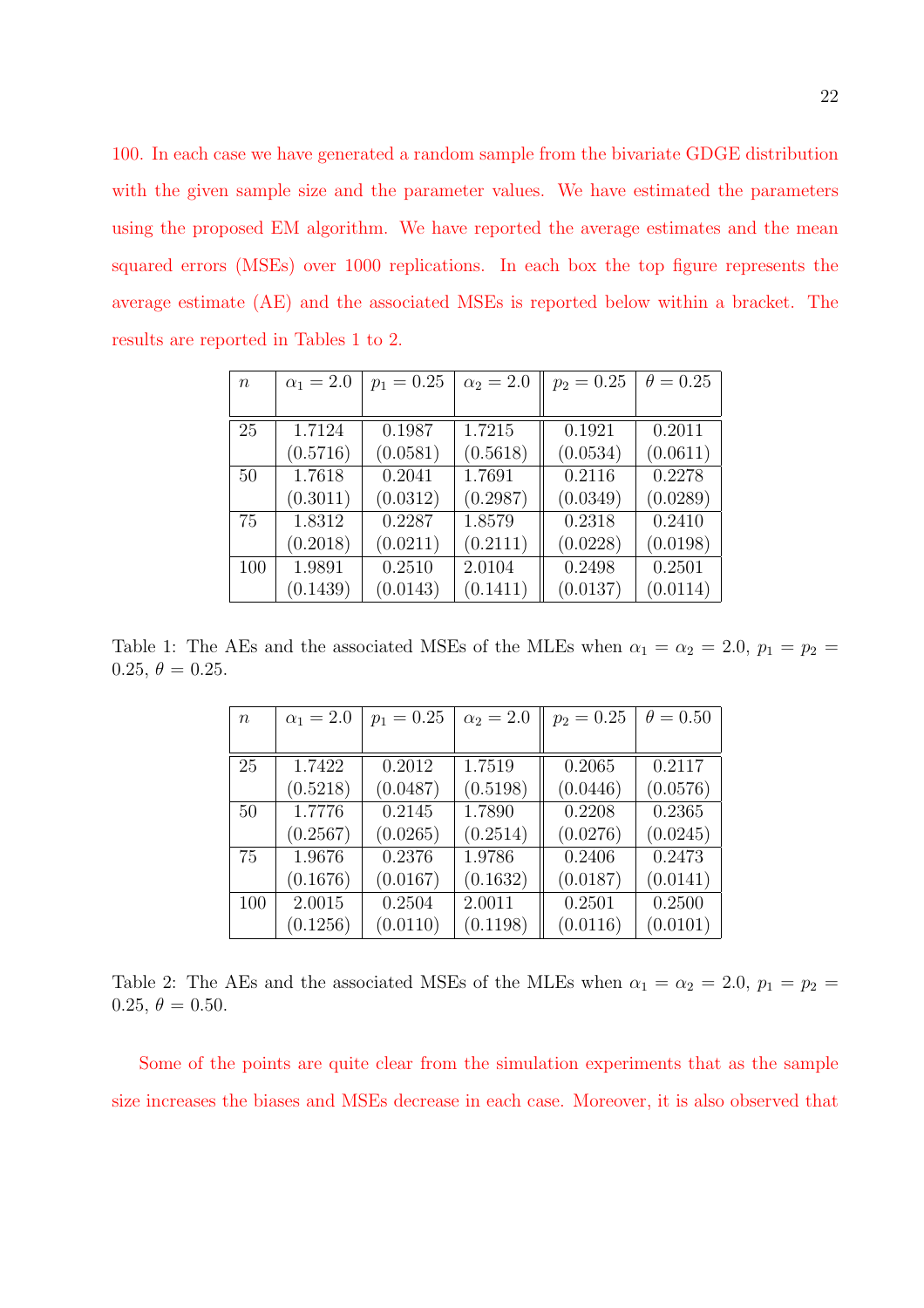as  $\theta$  increases the biases and MSEs decrease for each estimators.

### 6.2 DATA ANALYSIS

In this section we would present the analysis of a bivariate data set to show how the proposed model and the EM algorithm work in practice. This bivariate data set represents Italian Series A football match score data between Italian giants 'ACF Firontina'  $(X_1)$  and 'Juventus'  $(X_2)$  during the time period 1996 to 2011. The data set is available in Lee and Cha (2015) and it is presented in Table 3 for easy reference. It is presented in the contingency table form in Table 4.

| Obs.             | ACF            | Juventus       | Obs.   | ACF              | Juventus       |
|------------------|----------------|----------------|--------|------------------|----------------|
|                  | Firontina      |                |        | Firontina        |                |
|                  | $(X_1)$        | $(X_2)$        |        | $(X_1)$          | $(X_2)$        |
|                  |                |                |        |                  |                |
| $\mathbf{1}$     | 1              | $\overline{2}$ | 14     | $\mathbf{1}$     | $\overline{2}$ |
| $\overline{2}$   | 0              | $\theta$       | 15     | 1                | $\mathbf 1$    |
| 3                | 1              |                | 16     | 1                | $\sqrt{3}$     |
| $\overline{4}$   | $\overline{2}$ | $\overline{2}$ | 17     | 3                | $\mathfrak{Z}$ |
| $\overline{5}$   | $\mathbf 1$    | $\mathbf{1}$   | $18\,$ | $\boldsymbol{0}$ | $\mathbf{1}$   |
| 6                | $\theta$       | $\mathbf{1}$   | 19     | $\mathbf{1}$     | $\mathbf{1}$   |
| $\overline{7}$   | $\mathbf{1}$   | $\mathbf{1}$   | $20\,$ | $\mathbf{1}$     | $\overline{2}$ |
| 8                | 3              | $\overline{2}$ | $21\,$ | $\mathbf{1}$     | 0              |
| $\boldsymbol{9}$ | $\mathbf{1}$   | 1              | $22\,$ | 3                | 0              |
| 10               | $\overline{2}$ | $\mathbf{1}$   | $23\,$ | 1                | $\sqrt{2}$     |
| 11               | $\mathbf 1$    | $\overline{2}$ | $24\,$ | $\mathbf 1$      | $\overline{1}$ |
| 12               | 3              | 3              | $25\,$ | $\theta$         | $\mathbf{1}$   |
| 13               | 0              |                | 26     | 0                | $\mathbf{1}$   |

#### Table 3: Italian Series A data

First we would like to fit univariate GDGE distribution to both the marginals. We have used the EM algorithm to compute the MLEs. We present the MLEs and the associated 95% confidence intervals in Table 5. Now to see whether univariate GDGE fits the marginals or not we have calculated the  $\chi^2$  values and also the associated p-values for both the marginals.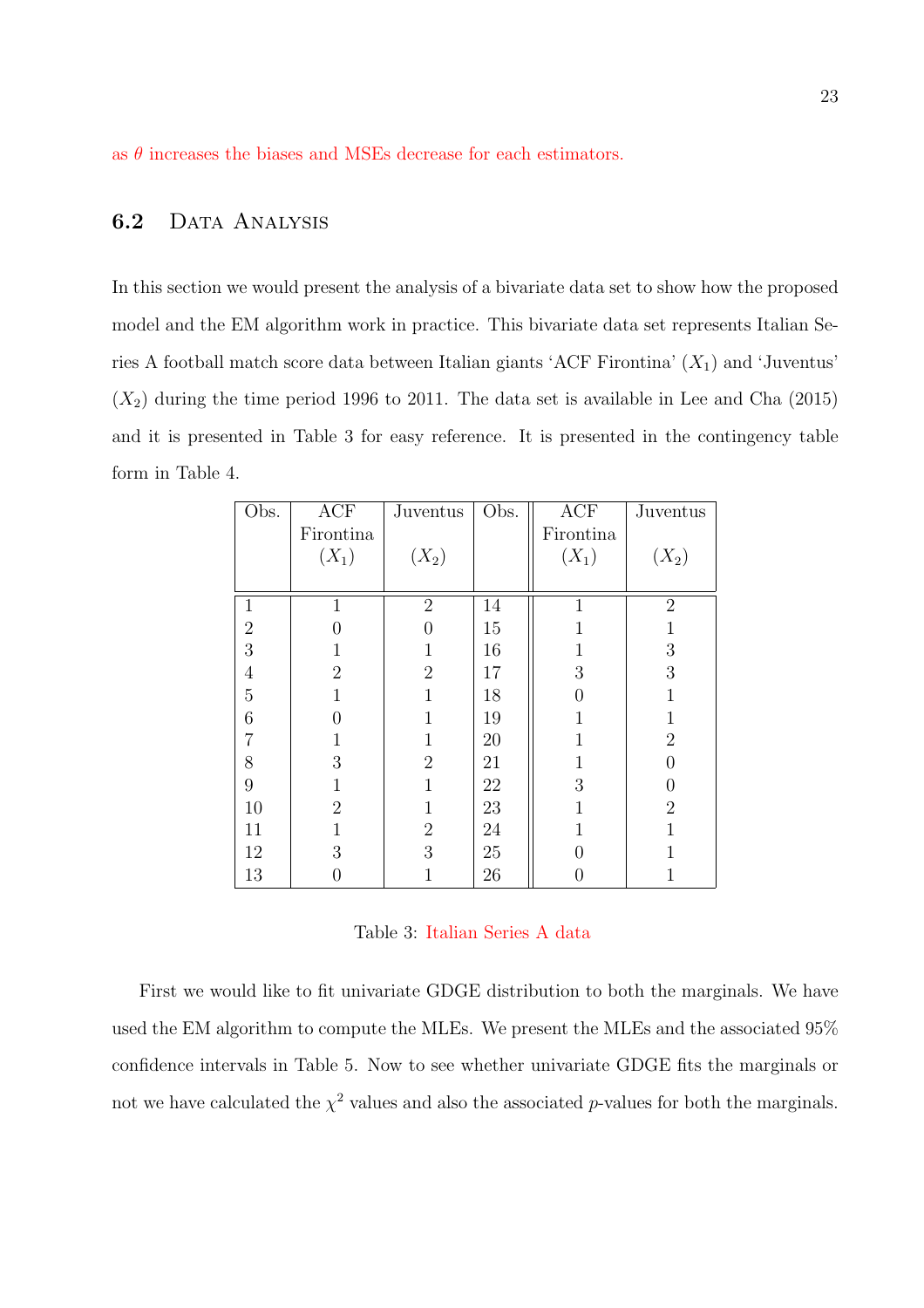| $X_1 \downarrow X_2 \rightarrow$ |   |    | 2 |   | Total |
|----------------------------------|---|----|---|---|-------|
|                                  |   | 5  |   |   |       |
|                                  |   |    | 5 |   | 14    |
|                                  |   |    |   |   |       |
|                                  |   |    |   |   |       |
| Total                            | 3 | 13 |   | P | 26    |

Table 4: Italian Series A data

The results are presented in the same Table 5. Since the p-values are greater than 0.1 for both the marginals we conclude that univariate GDGE fits both the marginals well.

| Variable | $\alpha$     |              | Ŋ            |            |        | <i>p</i> -value |
|----------|--------------|--------------|--------------|------------|--------|-----------------|
| $X_1$    | 4.6587       | 0.9987       | 0.2618       | $-33.4193$ | 6.1486 | > 0.1           |
|          | $\mp 0.8756$ | $\mp 0.0014$ | $\mp 0.0541$ |            |        |                 |
| $X_2$    | 6.8029       | 0.3288       | 0.1683       | -31.8832   | 0.6853 | > 0.1           |
|          | $\mp$ 1.1562 | $\mp 0.0087$ | $\mp 0.0465$ |            |        |                 |

Table 5: MLEs of the unknown parameters and the associated 95% confidence intervals

Now we would like to fit the bivariate GDGE distribution to the bivariate data set. We have used the EM algorithm for the bivariate GDGE distribution proposed in the previous section. Based on the fitted univariate GDGE marginals we have used the following initial values for the unknown parameters:

$$
\alpha_1^{(0)} = 4.6587, \ \ p_1^{(0)} = 0.2618, \ \alpha_2^{(0)} = 6.8029, \ \ p_2^{(0)} = 0.1683, \ \theta^{(0)} = (0.9987 + 0.3288)/2.0 = 0.6638.
$$

The EM algorithm stops after nineteen iteration and the MLEs and the associated 95% confidence bounds are presented within parenthesis below

$$
\hat{\alpha}_1 = 4.5519(\mp 1.1101) \quad \hat{p}_1 = 0.2570(\mp 0.0721)
$$
\n
$$
\hat{\alpha}_2 = 8.3892(\mp 1.9767) \quad \hat{p}_2 = 0.2250(\mp 0.0518)
$$
\n
$$
\hat{\theta} = 0.9211(\mp 0.0312).
$$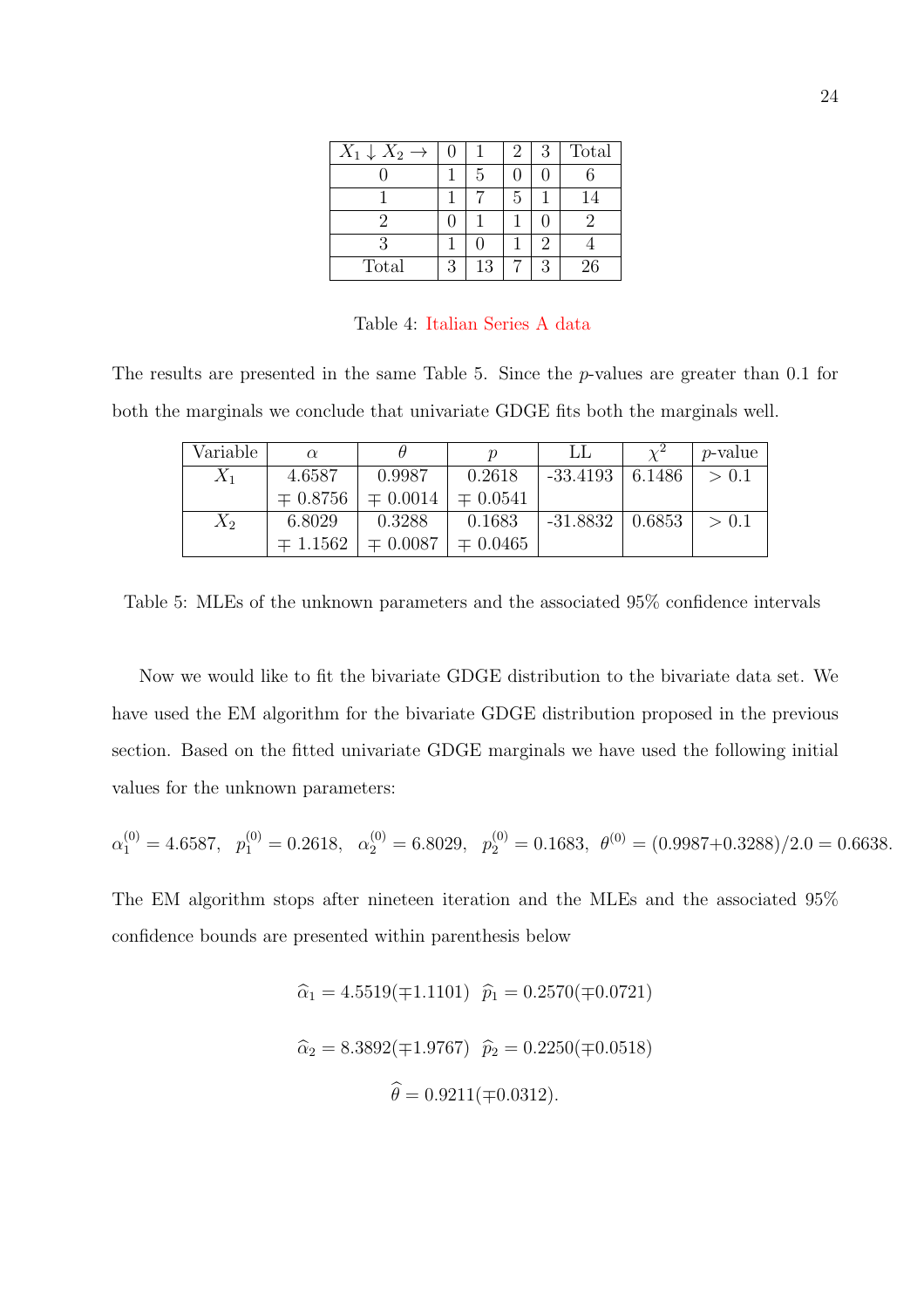Now to check whether the proposed BDGE fits the bivariate data or not we have obtained the observed and expected values and they are presented in Table 6. The chi-square value is 7.79 and the corresponding p-value with 9 degrees of freedom is greater than 0.1. Hence we cannot reject the hypothesis that the data are coming from a bivariate GDGE distribution.

| $X_1 \downarrow X_2 \rightarrow$ |         |         |         |         |
|----------------------------------|---------|---------|---------|---------|
|                                  | 1(0.64) | 5(3.31) | 0(1.75) | 0(0.30) |
|                                  | 1(1.17) | 7(6.32) | 5(3.51) | 1(0.98) |
|                                  | 0(0.88) | 1(2.67) | 1(1.54) | 0(0.44) |
|                                  | 1(0.84) | 0(0.69) | 1(0.78) | 2(1.16) |

Table 6: Observed and expected frequencies for Italian Series A data

### 7 Conclusions

In this paper we have introduced univariate and bivariate GDGE distributions using the method proposed by Marshall and Olkin (1997). Apparently this is the first time the method of Marshall and Olkin (1997) has been used for the discrete bivariate distributions. We have derived different properties of the proposed distributions. It is observed that both the univariate and bivariate distributions are very flexible. The MLEs of the unknown parameters cannot be obtained in explicit forms. We have proposed to use a new EM algorithm which is applicable for the discrete distributions. We have performed some simulation experiments to see the effectiveness of the proposed EM algorithm, and analyzed one data set for illustrative purposes. It is observed that the proposed method and the new EM algorithm work quite well in practice.

In this paper, we have considered the univariate and bivariate cases. It is important to see how it can be generalized to the multivariate case. More work is needed along this direction.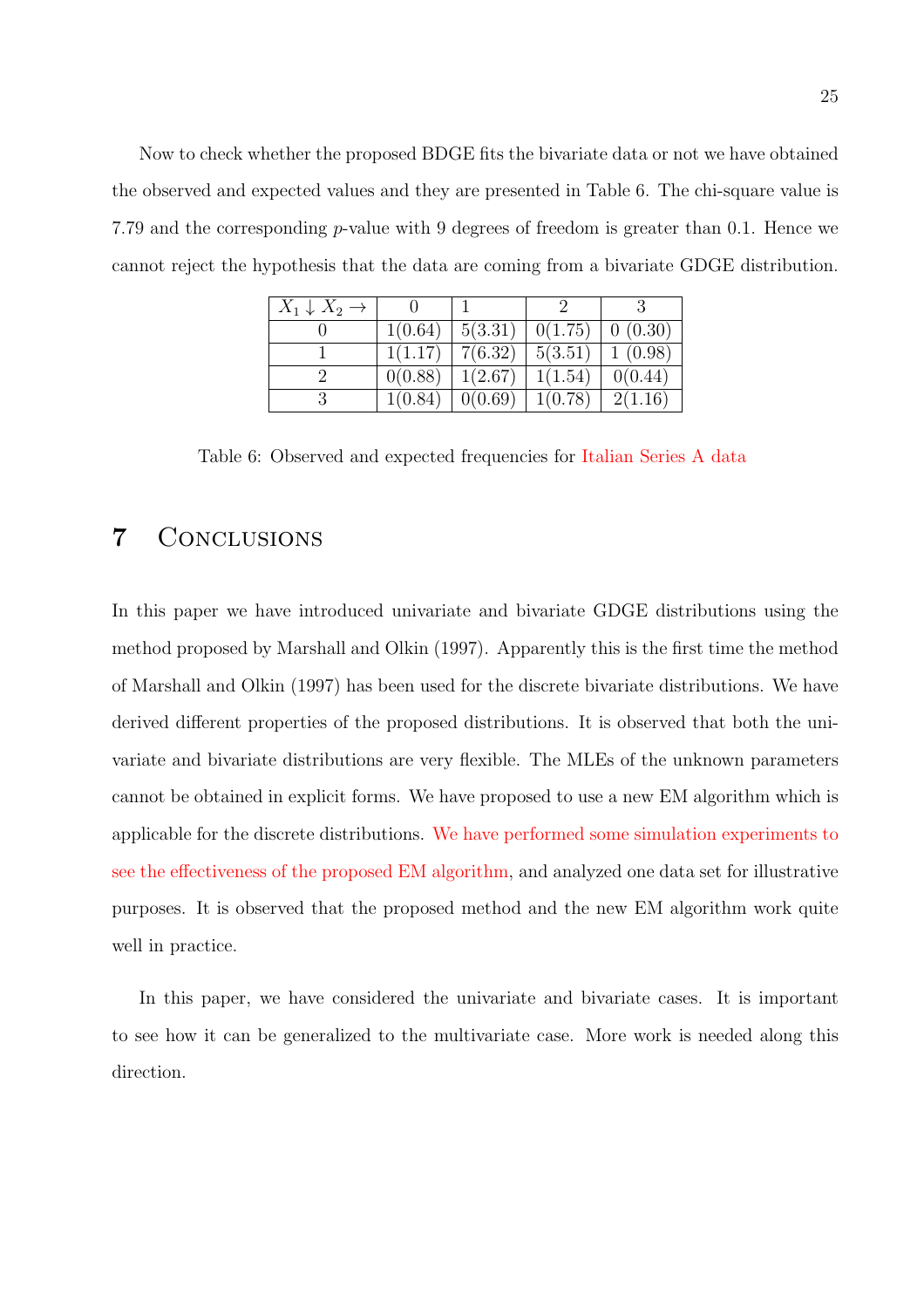### Acknowledgements:

The authors would like to thank the reviewers and the associate editor for their constructive comments which have helped us to improve the manuscript significantly.

### **APPENDIX**

#### PROOF OF LEMMA 1:

It is enough to show that the function

$$
h(\alpha|p) = \ln \left[ (1 - p^{j+1})^{\alpha} - (1 - p^j)^{\alpha} \right],
$$

for  $0 < p < 1$ , and for any  $j = 0, 1, \ldots$ , is a log-concave function of  $\alpha$ . By straight forward calculation it can be seen that

$$
\frac{d^2}{d\alpha^2}h(\alpha|p) = \frac{h_1(\alpha|p)}{h_2(\alpha|p)} < 0,
$$

where

$$
h_1(\alpha|p) = -(1-p^j)^{\alpha}(1-p^{j+1})^{\alpha} \left\{ \ln(1-p^{j+1}) - \ln(1-p^j) \right\}^2,
$$
  

$$
h_2(\alpha|p) = \left\{ (1-p^{j+1})^{\alpha} - (1-p^j)^{\alpha} \right\}^2.
$$

References

[1] Adamidis, K. and Loukas, S. (1998), "A lifetime distribution with decreasing failure rate", Statistics and Probability Letters, vol. 39, 35 - 42.

 $\blacksquare$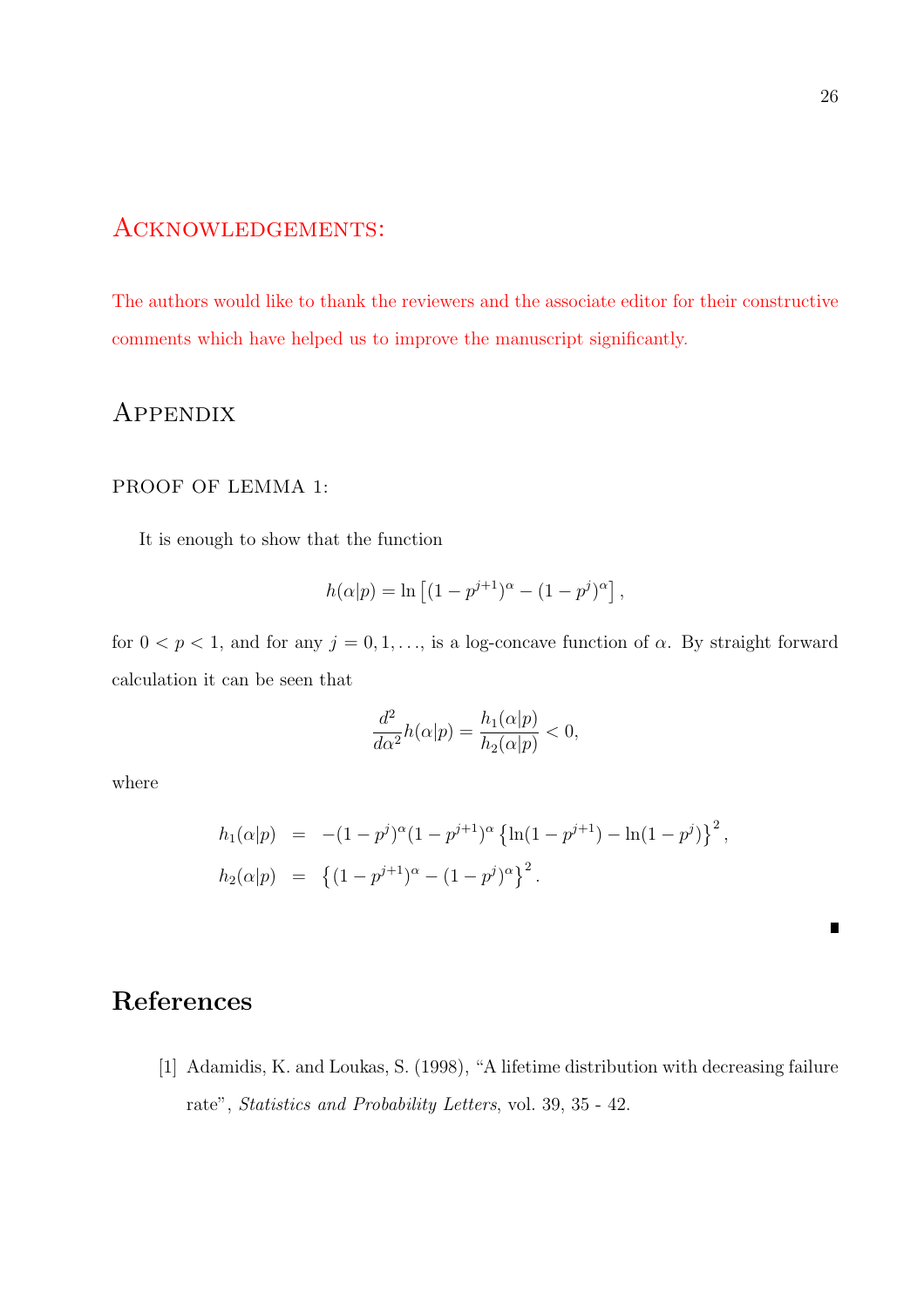- [2] Al-Hussaini, E.K. and Ahsanullah, M. (2015), Exponentiated Distributions, Atlantis Press, Paris, France.
- [3] Balakrishnan, N. and Lai, C-D (2009), Continuous bivariate distributions, Springer, New York.
- [4] Bartoszewicz, J. (2001), "Stochastic comparisons of random minima and maxima from life distributions", Statistics and Probability Letters, vol. 55, 107V112.
- [5] Casella, G. and Berger, R. L. (2001). Statistical Inference (2nd. ed.), Duxbury.
- [6] Gómez-Déniz, E. (2010), "Another generalization of the geometric distribution", Test, vol. 19, 399-415.
- [7] Gupta, R.D. and Kundu, D. (1999), "Generalized exponential distributions", Australian and New Zealand Journal of Statistics, vol. 41, 173-188.
- [8] Gupta, R.D. and Kundu, D. (2007), "Generalized exponential distribution: existing results and some recent developments", Journal of the Statistical Planning and Inference, vol. 137, 3537 - 3547.
- [9] Johnson, N.L., Kemp, A.W. and Kotz, S. (2005), Univariate discrete distributions, 3rd. edition, Wiley & Sons, New York.
- [10] Johnson, N.L., Kotz, S. and Balakrishnan, N. (1997), Discrete multivariate distributions, Wiley and Sons, New York.
- [11] Kocherlakota, S. and Kocherlakota, K. (1992), Bivariate discrete distributions, Marcel and Dekker, New York.
- [12] Kundu, D. (2015), "Bivariate Geometric (Maximum) Generalized Exponential Distribution", Journal of Data Sciences, vol. 13, 693 - 712.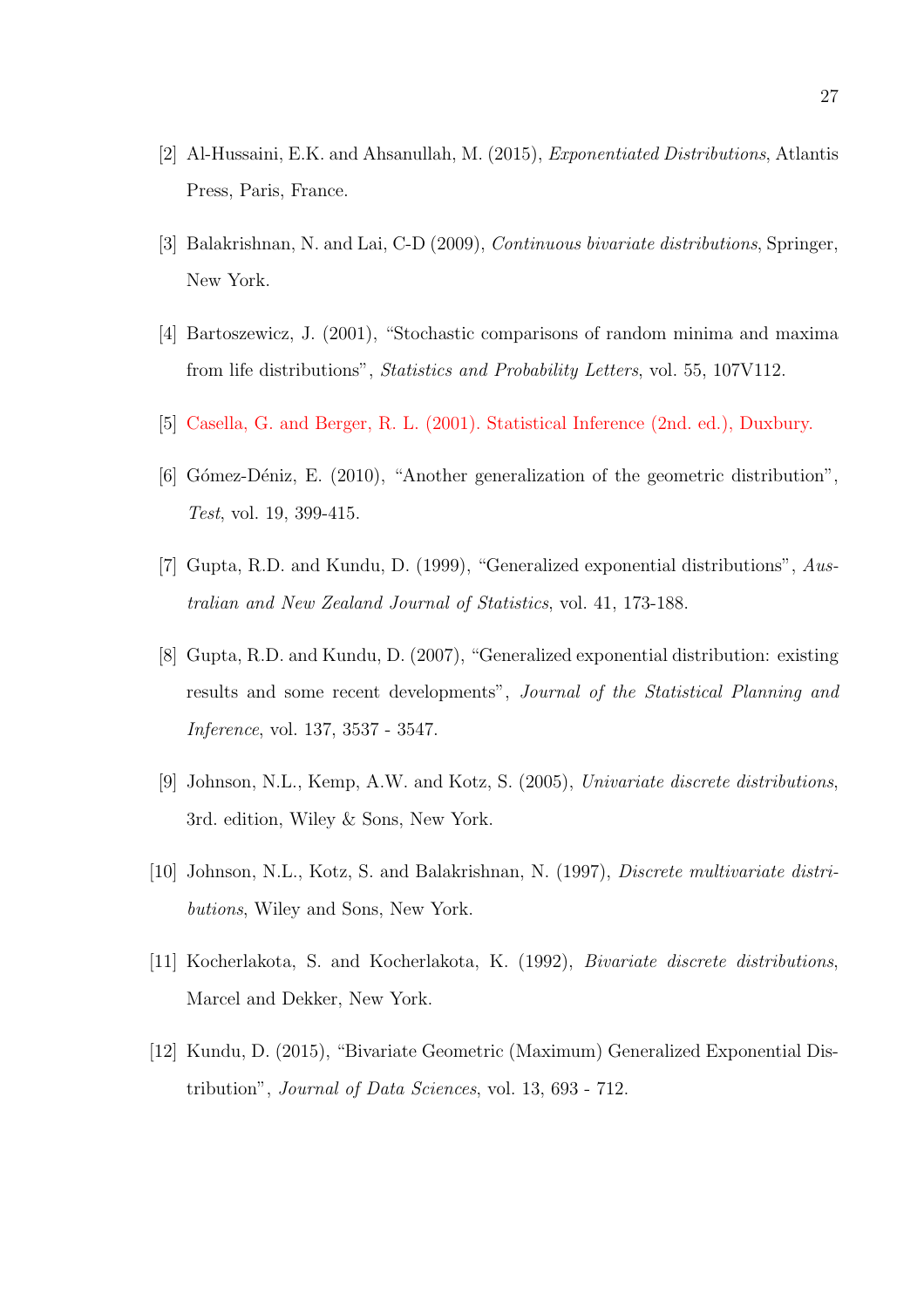- [13] Kundu, D. and Gupta, A.K. (2014), "On bivariate Weibull Geometric distribution", Journal of Multivariate Analysis, vol. 123, 19 - 29.
- [14] Lee, H. and Cha, J.H. (2015), "On two general classes of discrete bivariate distributions", American Statistician, vol. 69, 221 – 230.
- [15] Louzada, F., Marchi, V.A.A. and Roman, M. (2014), "The exponentiated exponential-geometric distribution: with decreasing, increasing and unimodal failure rate", Statistics, vol. 48, 167 - 181.
- [16] Marshall, A.W., Olkin, I., (1997), "A new method for adding a parameter to a family of distributions with applications to the exponential and Weibull families", Biometrika, vol. 84, 641 - 652.
- [17] Nadarajah, S. (2011), "The exponentiated exponential distribution; a survey", Advances in Statistical Analysis, vol. 95, 219 - 251.
- [18] Nekoukhou, V., Alamatsaz, M.H. and Bidram, H. (2013), "Discrete generalized exponential distribution of a second type", Statistics, vol. 47, 876 - 887.
- [19] Nekoukhou, V. and Kundu, D. (2017), "Bivariate discrete generalized exponential distribution", Statistics, DOI:10.1080/02331888.2017.1289534.
- [20] Ristic, M.M. and Kundu, D. (2015), "Marshall-Olkin generalized exponential distribution", Metron, vol. 73, 317-333.
- [21] Ristic, M.M. and Kundu, D. (2016), "Generalized Exponential Geometric Extreme Distributions", Journal of Statistical Theory and Practice, vol. 10, no. 1, 179 - 201.
- [22] Self, S.G. and Liang, K-Y. (1987), "Asymptotic properties of maximum likelihood estimators and likelihood ratio tests under non-standard condition", Journal of the American Statistical Association, vol. 82, 605–610.
- [23] Shaked, M. and Wong, T. (1997), "Stochastic comparisons of random minima and maxima", Journal of Applied Probabability, vol. 34, 420–425.